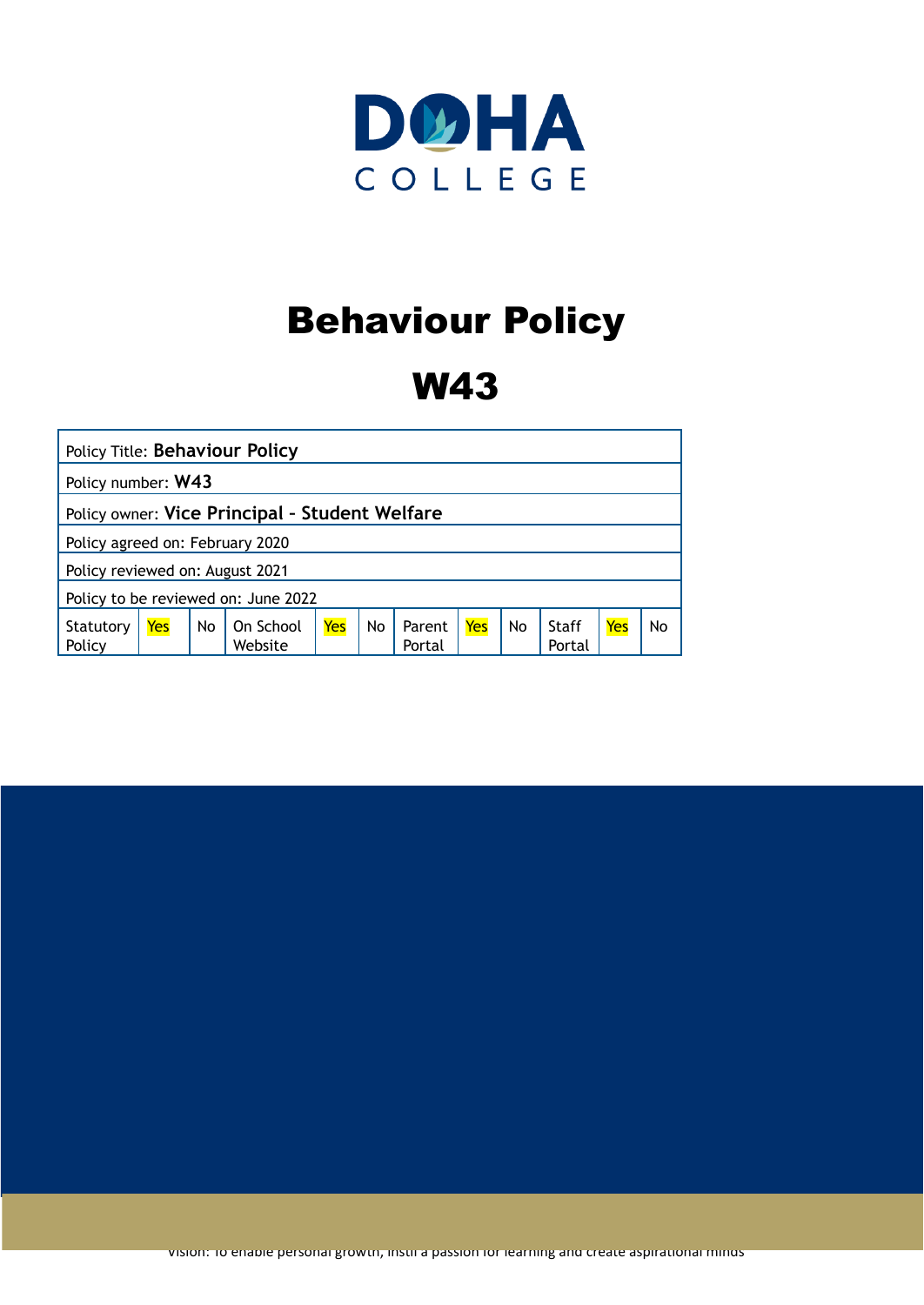

| Statement of intent                         | 3              |
|---------------------------------------------|----------------|
| Policy Aims                                 | 3              |
| Scope                                       | 3              |
| Expectations                                | 4              |
| Code of Conduct                             | 5              |
| <b>Primary Rewards</b>                      | 6              |
| <b>Primary Sanctions</b>                    | 6              |
| Secondary Rewards                           | $\overline{7}$ |
| <b>Secondary Sanctions</b>                  | $\overline{7}$ |
| Serious Incidents                           | 8              |
| Reasonable Force                            | 8              |
| Powers of Search                            | 8              |
| Allegations of Abuse                        | 8              |
| Exclusions                                  | 9              |
| Conclusion                                  | 9              |
| <b>Appendix 1 - Primary Rewards Chart</b>   | 10             |
| <b>Appendix 2 - Primary Sanctions chart</b> | 17             |
| <b>RECORD OF REVISION</b>                   | 25             |
|                                             |                |

BEHAVIOUR POLICY 1.0

Reference Number: W43 Page 2 of 29

Behaviour Policy 1.0 **Effective Date: March 2021**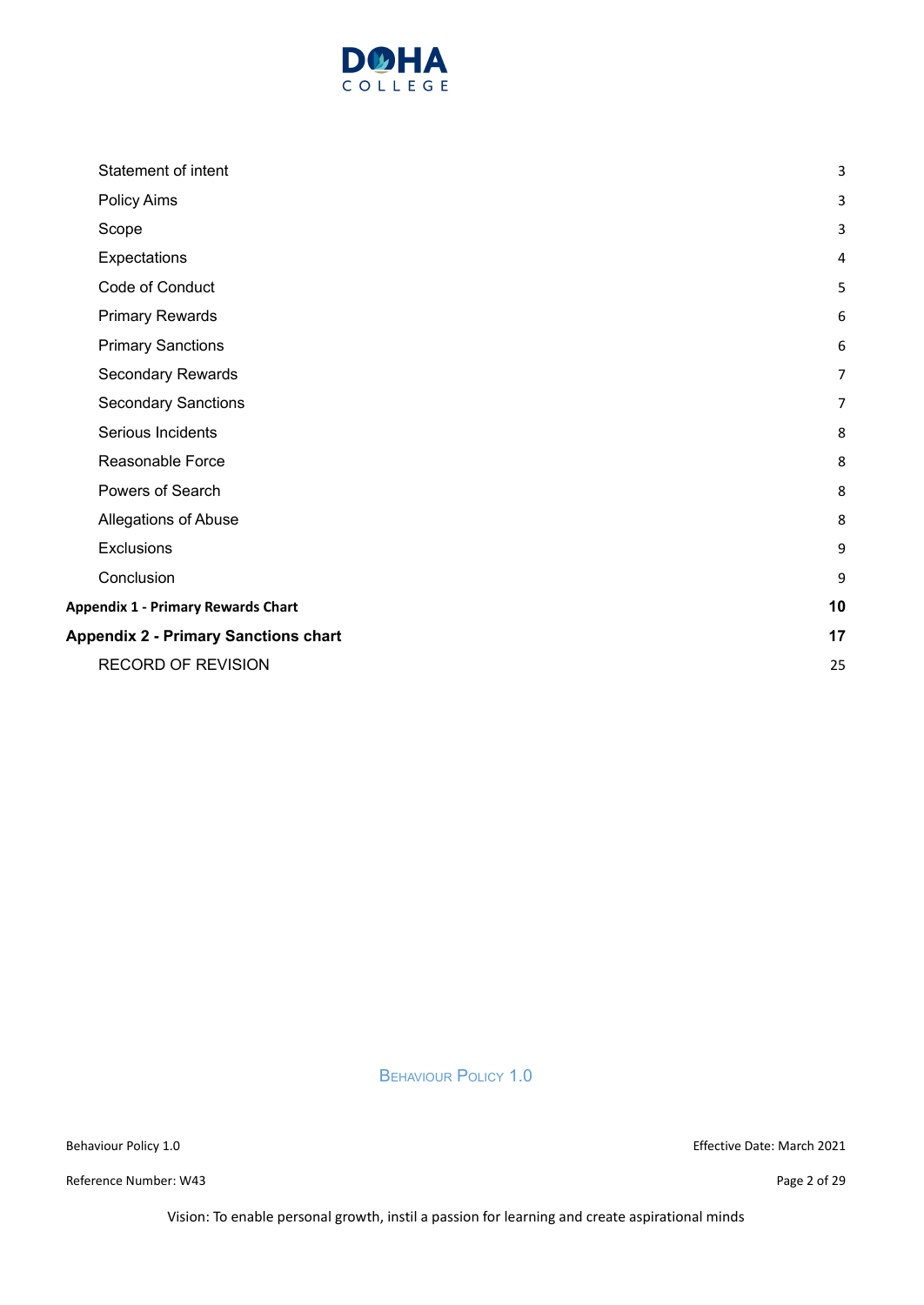

#### <span id="page-2-0"></span>STATEMENT OF INTENT

- 1.1. It is a primary aim of our school that every member of the school community feels valued and respected, and that each person is treated fairly and well. We are a caring community, whose values are built on mutual trust and respect for all. The school behaviour and sanctions policy is therefore designed to support the way in which all members of the school can live and work together in a supportive way. It aims to promote an environment where everyone feels happy, safe and secure.
- 1.2. Doha College is committed to safeguarding and promoting the welfare of children and young people and expects all staff and volunteers to share this commitment. Our commitment is underpinned by robust processes and procedures that seek to maximize opportunity, minimise risk and continuously promote a culture of safeguarding amongst our workforce and school community.

#### <span id="page-2-1"></span>POLICY AIMS

- 2.1 The school has a number of school's rules and expectations, but the primary aim of the behaviour and sanctions policy is not a system to enforce rules. It is a means of promoting good relationships, so that people can work together with the common purpose of helping everyone to learn. This policy supports the school community in aiming to allow everyone to work together in an effective and considerate way.
- 2.2 The school expects every member of the school community to behave in a considerate way towards others.
- 2.3 We treat all students fairly and apply this behaviour policy in a consistent way.
- 2.4 This policy aims to help students to grow in a safe and secure environment, and to become positive, responsible, and increasingly independent members of the school community.
- 2.5 The school rewards good behaviour, as it believes that this will develop an ethos of kindness and co-operation. This policy is designed to promote good behaviour, rather than merely deter unacceptable behaviour.

#### <span id="page-2-2"></span>**SCOPE**

3.1 The Behaviour and Sanctions Policy will be applied to all students on college premises but will also form the foundation for acceptable behaviour outside the college, including where students are in uniform and / or taking part in organised trips and events. It will also be applied when Doha College student behaviour is violent, illegal, or when it may bring the reputation of the college into disrepute or place other students at risk. This may be at any time of day, whether

Reference Number: W43 Page 3 of 29

Behaviour Policy 1.0 Effective Date: March 2021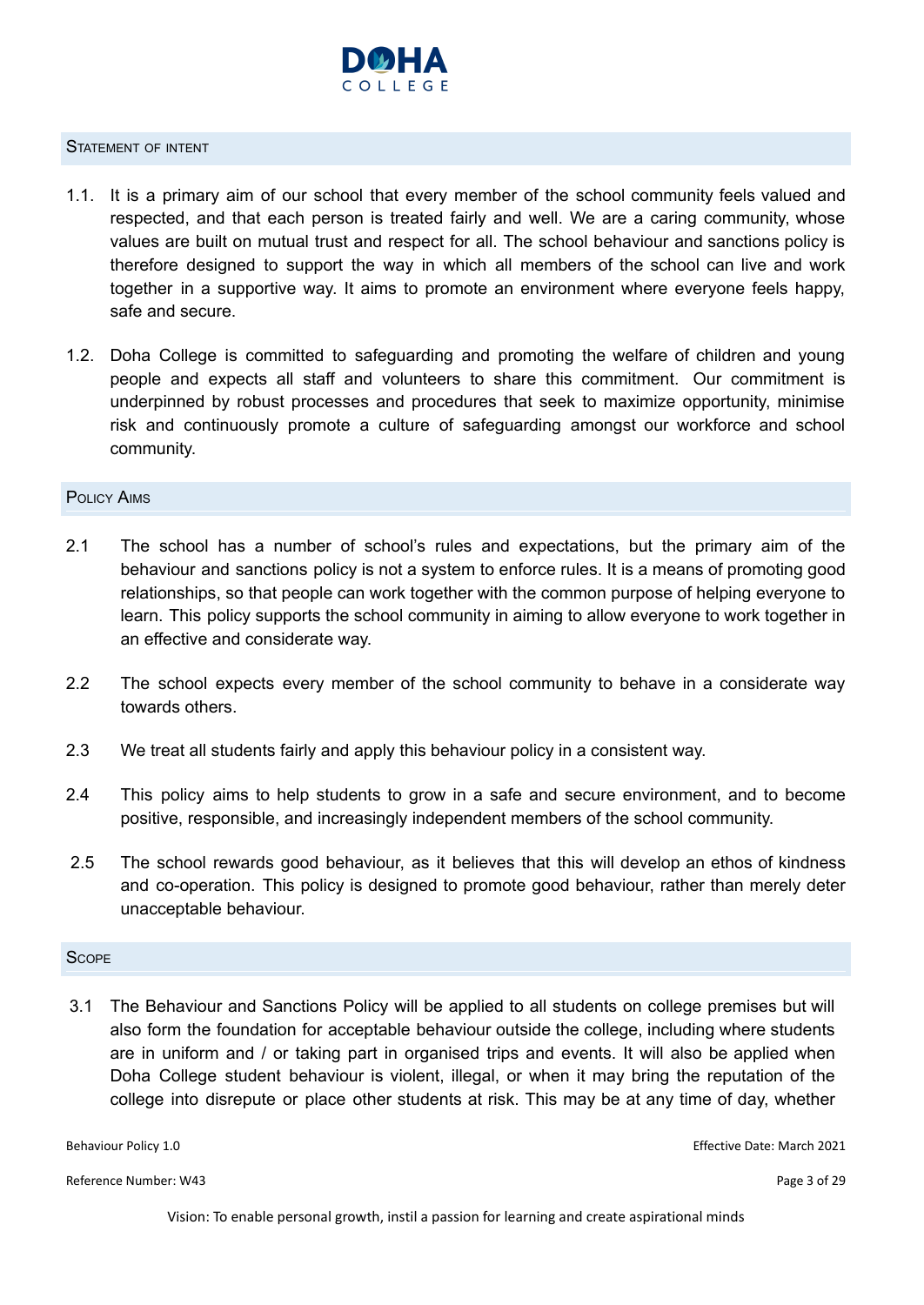

inside or outside of school and including school holidays and may include online activities as well as in person/face to face.

- 3.2 By its design the Behaviour and Sanctions Policy is intended to describe acceptable behaviour of Doha College students. We expect our students' parents to support and model acceptable behaviour themselves.
- 3.3 If a parent of a student at Doha College displays aggressive, abusive, or unlawful conduct towards a member of staff or student, we reserve the right to permanently exclude that parent's child as our responsibility has to be to ensure the safety and well‐being of all members of the college.
- 3.4 Whilst we are a British International school, we are guests in a Muslim country. Local traditions and practices prevail, and all members of the school community are expected to be considerate of the traditions and culture of our host country.

#### <span id="page-3-0"></span>**EXPECTATIONS**

- 4.1 Staff are expected to:
- Establish and maintain clear and consistent expectations and boundaries that are in line with our core values and philosophy of High-Performance Learning.
- Show respect and promote positive behaviour.
- Discuss with students when and how they could have made more positive choices when something goes wrong.
- Encourage self-motivation and independence.
- − Promote self-esteem and self-respect in students.
- − Celebrate their student's efforts and achievement.
- Maintain well organised learning environment and appropriately challenging or supportive learning opportunities.
- − Respect students and listen to their views without discrimination.
- − Model high standards of presentation, respect and learning behaviours.
- Adhere to anti-bullying and behaviour and discipline procedures.

Reference Number: W43 Page 4 of 29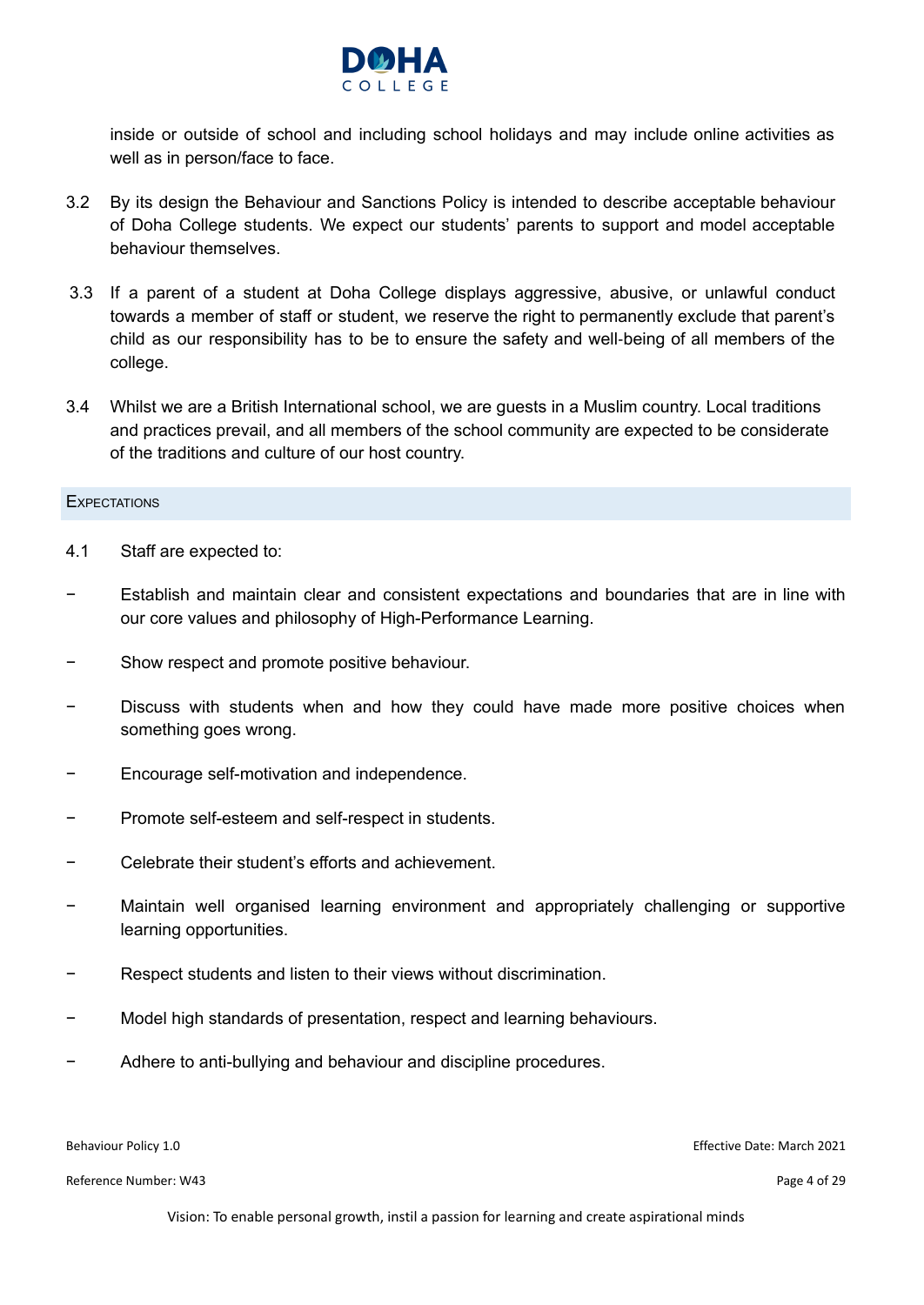

- Ensure that the school rules are enforced in the College and that their class behaves in a responsible manner during lesson time and throughout the day.
- − Liaise with Heads of Year, Assistant Head Teachers, Deputy Head Teachers and Vice Principals or other relevant staff members, as necessary, to support and guide the progress of each student.
- Report to parents about the progress of each child in their class, in line with school policy.
- Ask for support from the parents concerning their child's behaviour.
- 4.2 Students will:
- Show respect to staff, each other, and their learning environment.
- Promote the good reputation of the school in the community, bearing in mind that the code of conduct applies to and from school and on all activities that take place off site.
- − Adhere to anti-bullying procedures and report all incidents of bullying to a staff member.
- Be treated fairly and equally and involved in creating their own classroom rules.
- − Have a member of staff who will provide them with consistent POSITIVE encouragement to motivate them to behave.
- Know what behaviours will help them to succeed in the school.
- 4.3 Parents are expected to:
- Support the college's behaviour policy by talking regularly to their child/children about behaviour in school and accepting the use of sanctions where appropriate.
- − Encourage respect for their child's school, staff and their child's classmates.
- Show respect and support for the school's Anti Bullying policies.
- Keep the school informed about any issues that arise that might affect their child's work or behaviour.

#### <span id="page-4-0"></span>CODE OF CONDUCT

5.1 The foundations of our policy are based on our Code of Conduct. It outlines the behaviour we expect from students, and it defines the rewards and sanctions that will be used. It is essential that this code be regularly imparted with students. Students need to see the code being used consistently and fairly.

Reference Number: W43 Page 5 of 29

Behaviour Policy 1.0 Effective Date: March 2021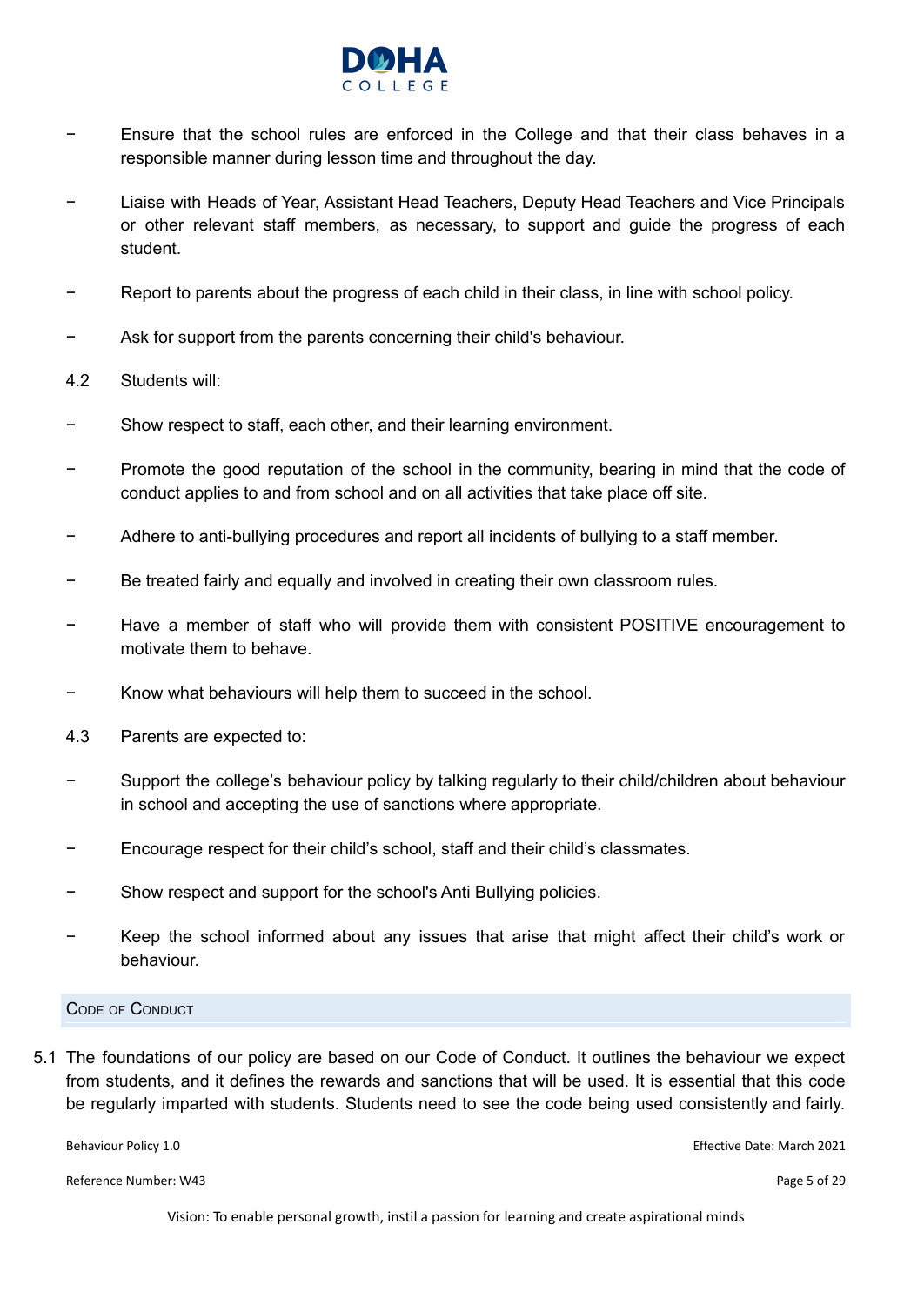

The Code of Conduct should be displayed in all classrooms and common spaces and is signed by all students, with parents agreeing to support this ethos.

At Doha College we strive to maintain a positive learning environment within our well-established HPL philosophy which enables all students to flourish through effective and multi-layered approaches to positive behaviour management strategies. A key element of this is a strategic overview of the extrinsic rewards that students can receive as recognition of their positive behaviour and attitude towards learning. Our core values underpin the types of attitudes and attributes we would expect students to present.

Students' behaviour and attitude towards the Code of Conduct is closely monitored and tracked as are changes in behaviour. Further support may be needed to help understand the reason for these changes, establish a possible underlying safeguarding concern, or set up coaching to help modify the behaviour. This will be organised by the welfare team.

#### <span id="page-5-0"></span>PRIMARY REWARDS

6.1 In Doha College Primary we strive to maintain a positive learning environment within our well-established HPL philosophy which enables all students to flourish through effective and multi-layered approaches to positive behaviour management strategies. A key element of this is a strategic overview of the extrinsic rewards that students can receive as recognition of their positive behaviour and attitude towards learning. Our core values underpin the types of attitudes and attributes we would expect students to present. House Points are given associated to one of the Values, attitudes, and attributes (VAA's) such as a student displaying excellent perseverance, or one of the Advanced Cognitive Performance Characteristics (ACPS) such as outstanding big picture thinking.

#### 6.2 These are:

- Excellence & Diligence
- Respect & Integrity
- Commitment & Accountability
- Perseverance & Honesty
- Fun & Enjoyment
- Challenge and Reward
- 6.3 The table in Appendix 1 outline the types of rewards that students in Primary may receive and the types of behaviours that may warrant a reward. This is not an exhaustive list and teachers will make professional judgements based on the age, stage, and context of each student. There is an

Reference Number: W43 Page 6 of 29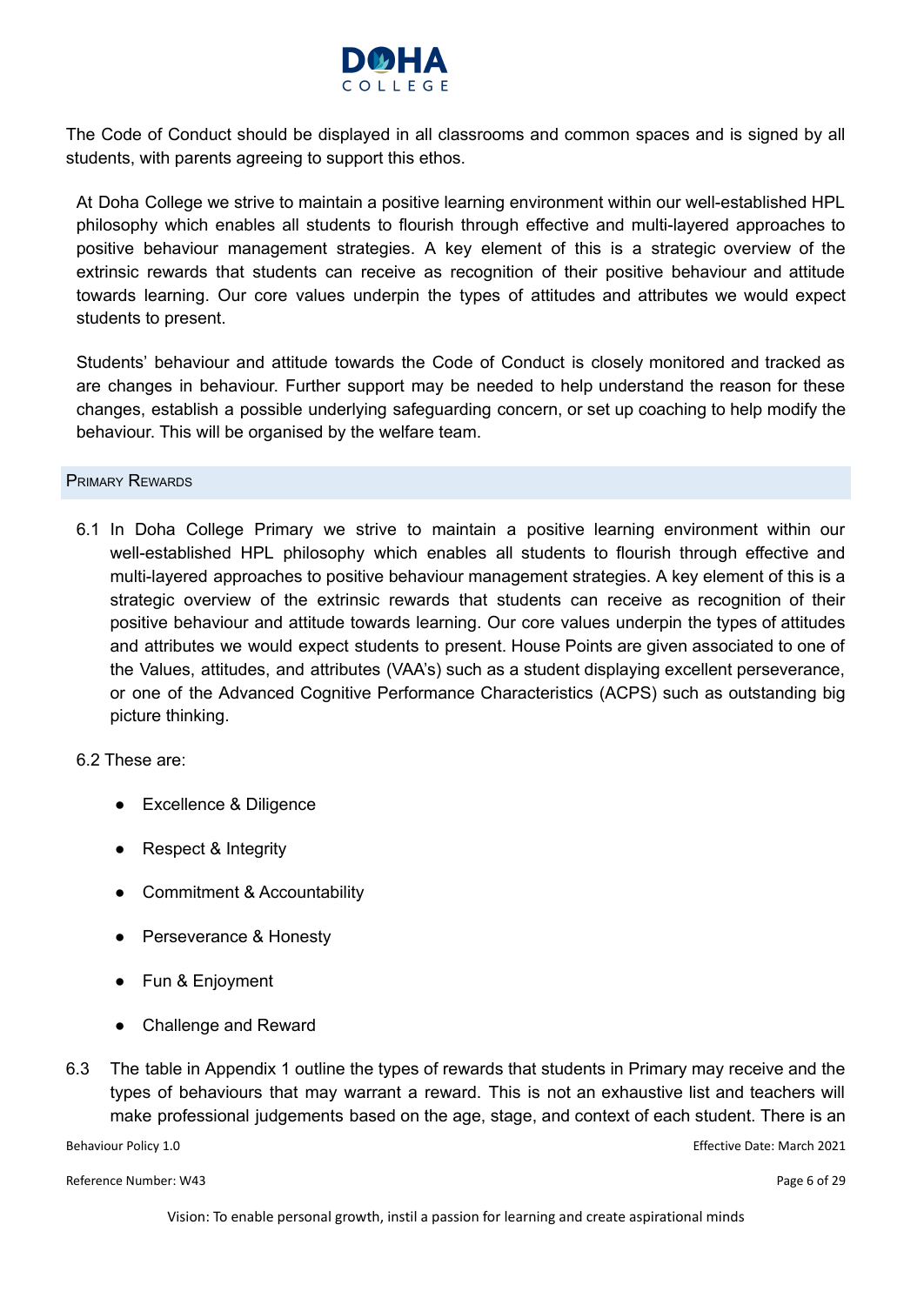

expectation that student's behaviour will generally sit in the 'good' category and consistent 'satisfactory' and 'poor' behaviour will be monitored and acted upon in line with this policy.

#### <span id="page-6-0"></span>PRIMARY SANCTIONS

- 7.1 The school employs several sanctions to enforce the school rules, and to ensure the safe and positive learning environment. We employ each sanction appropriately to each individual situation.
- 7.2 The escalation pathway for Primary sanctions in Appendix 2 is to be used to support staff when considering the appropriate escalation for dealing with any form of challenging behaviour. It must be emphasised that a staff member's professional judgement must be used in the application of the escalation pathway. At all times, the age and stage of the student, as well as the context within which the behaviour has occurred should be considered before any sanctions are considered.
- 7.3 Repeated or escalated behaviours will be monitored and interventions via the Head of Learning support may be used to ensure that the student is supported.
- 7.4 The table is not an exhaustive list but indicative of the types of behaviors and the subsequent response and/or sanction.

#### <span id="page-6-1"></span>SECONDARY REWARDS

- 8.1 Positive comments recorded on Sims along with house Points. Phones calls, e-mails and letters home are all important strategies.
- 8.2 House Points are awarded for occasions such as outstanding pieces of work, outstanding progress, and exemplary behaviour above what is normally expected from a student at Doha College. These are given associated to one of the VAA's such as a student displaying excellent perseverance, or one of the ACP's such as outstanding big picture thinking.
- 8.3 House points are recorded under behaviour on Sims and students receive certificates to celebrate their success. In Key Stage 4 there is also a raffle for students who have achieved 10 or more house points, and in the  $6<sup>th</sup>$  Form there are other rewards for students who have achieved 10 or more house points on an accumulative system.

#### <span id="page-6-2"></span>SECONDARY SANCTIONS

9.1 Examples of misbehavior and sanctions are given in APPENDIX 1. This is by no means an exhaustive list. Repetition of similar misbehavior, lying about incidents and failing to comply with

Reference Number: W43 Page 7 of 29

Behaviour Policy 1.0 Effective Date: March 2021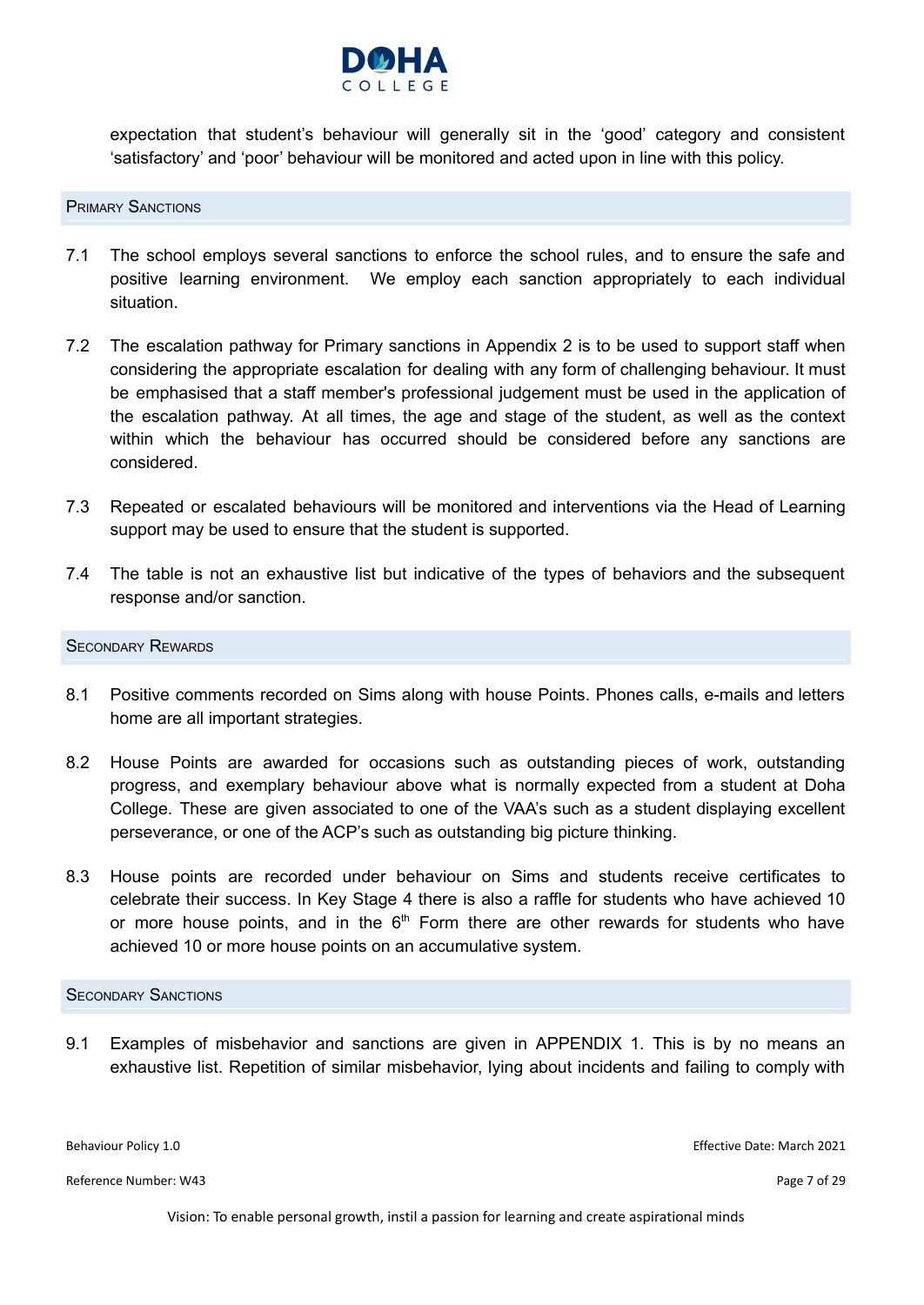

instructions when challenged regarding behaviour, will raise the level of sanction issued. Mitigating circumstances may reduce the level of sanction issued.

- 9.2 While misbehavior outside the classroom may not directly impact teaching and learning, it does damage the ethos and social structure of the college community and will be taken just as seriously.
- 9.3 Where new examples of misbehavior are identified they will be periodically added to the grid.
- 9.4 Both students and parents should be aware that a student's behaviour record may be taken into consideration should a student seek a senior position within the school such as Head Boy/Girl, Prefect or House Ambassador. When writing a student reference, the college may be obliged to disclose disciplinary issues should the reference directly ask for this information.

#### <span id="page-7-0"></span>SERIOUS INCIDENTS

- 10.1 Serious examples of poor or disruptive behaviors e.g., fighting, swearing, disrespect should be reported immediately to the Assistant Principal. The Principal will be informed at the discretion of the Assistant Principal and actions will be taken. Parents will be informed at this stage. These incidents will be recorded.
- 10.2 In severe cases of poor behaviour, the Head of School may find it necessary to refer to the Principal for a temporary or permanent exclude. The Principal will make the final decision about the length of the exclusion.
- 10.3 The school does not tolerate bullying of any kind. If we discover that an act of bullying or intimidation has taken place, we act immediately to stop any further occurrences of such behaviour. While it is very difficult to eradicate bullying, we do everything in our power to ensure that all students attend school free from fear (see W11\_Anti Bullying Policy).

#### <span id="page-7-1"></span>REASONABLE FORCE

11.1 On extremely rare occasions, staff may have to use measures, including reasonable force, to prevent students committing an offence, injuring themselves or others, or damaging property, and to maintain good order and discipline within the school. 'Reasonable force' should be proportionate and necessary, and should never impact breathing, cause deliberate pain or a sense of violation.

#### <span id="page-7-2"></span>POWERS OF SEARCH

12.1 Again, on extremely rare occasions it may be necessary to search for, and confiscate, inappropriate items which are brought into school, or for any stolen property. These will be

Reference Number: W43 Page 8 of 29

Behaviour Policy 1.0 Effective Date: March 2021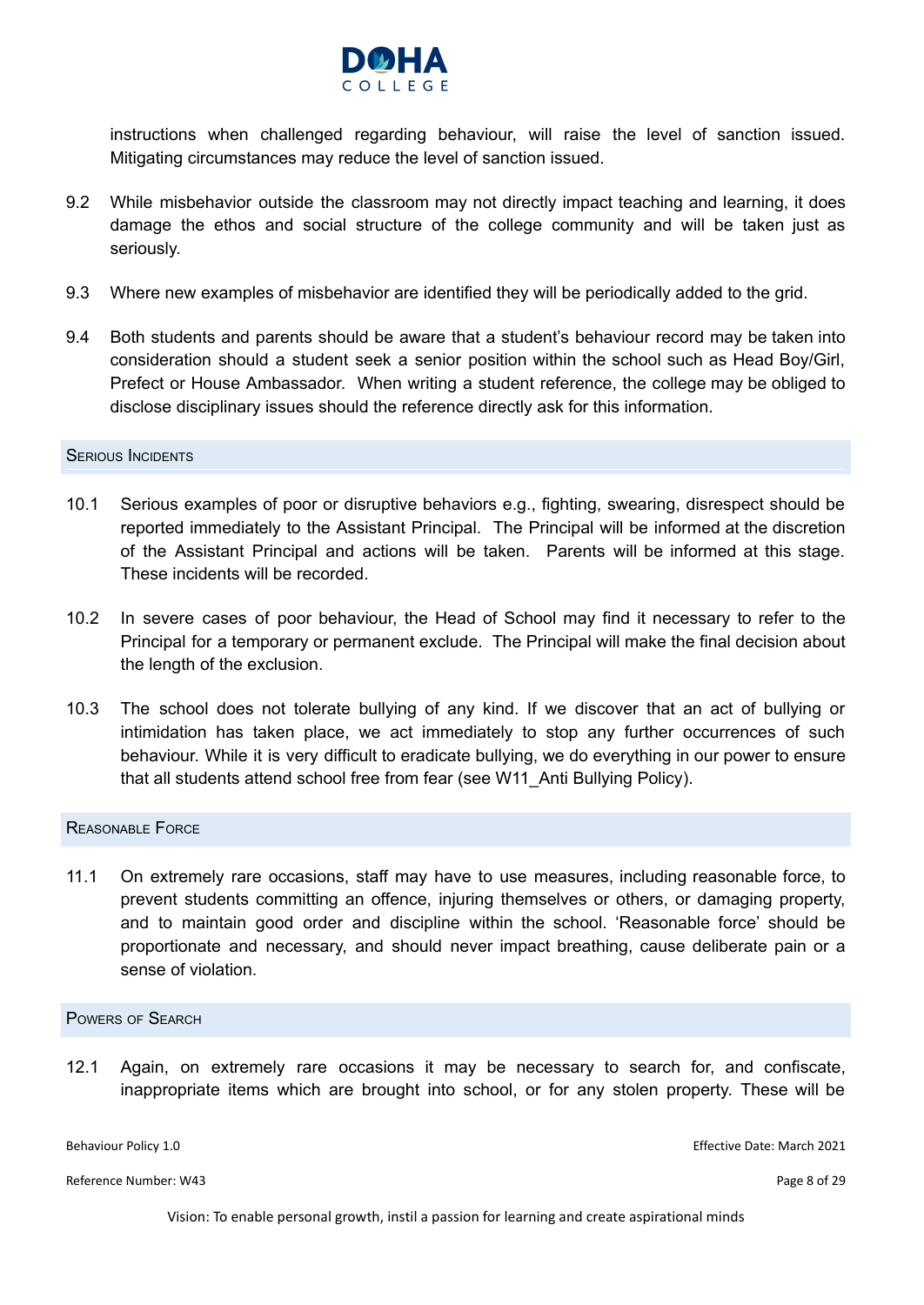

retained and returned to parents or students as appropriate. This is related to the principle of the safety of all members of the school community.

#### <span id="page-8-0"></span>ALLEGATIONS OF ABUSE

- 13.1 Allegations of abuse will be taken seriously and will be dealt with quickly in a fair and consistent way that provides effective protection for the child and supports the person who is the subject of the allegation. This is set out in the Bullying and Safeguarding policies.
- 13.2 Every effort will be made to maintain confidentiality.
- 13.3 Serious action will be taken against students who are found to have made malicious accusations against school staff including exclusion.

#### <span id="page-8-1"></span>Exclusions

- 14.1 Where a student persistently misbehaves or behaves in a manner which is deemed as extreme, the Head of School and the Principal will be informed. The decision may be made to temporarily (fixed term) or permanently exclude the student. Parents will be informed of the behaviour and the possibility of a permanent exclusion. Fixed term exclusions will also be followed by a meeting with the child/children and their parents before re-admittance into school. In some cases, the Principal may choose to permanently exclude the student which will be done following the guidelines set out by the Ministry of Education in consultation with the Board of Governors. These extreme behaviours might include (although not exhaustive):
	- − Verbal abuse to adults comments, swearing or suggestions which could cause deep offence.
	- − Physical abuse of children and adults.
	- − Persistent racist remarks or behaviour.
	- Persistent and deliberate hurting of other children.
	- − Persistent defiance to adults, both verbally and non-verbally.
	- − Persistent disregard of other people's/school property.
	- − Bringing the school into disrepute or causing harm to others by actions carried out inside or outside the college.

Please note any of these actions can be online or face-to-face.

14.2 Each case will be treated individually according to the circumstances and the action taken in one case will not set a precedent for any other.

<span id="page-8-2"></span>**CONCLUSION** 

Reference Number: W43 Page 9 of 29

Behaviour Policy 1.0 Effective Date: March 2021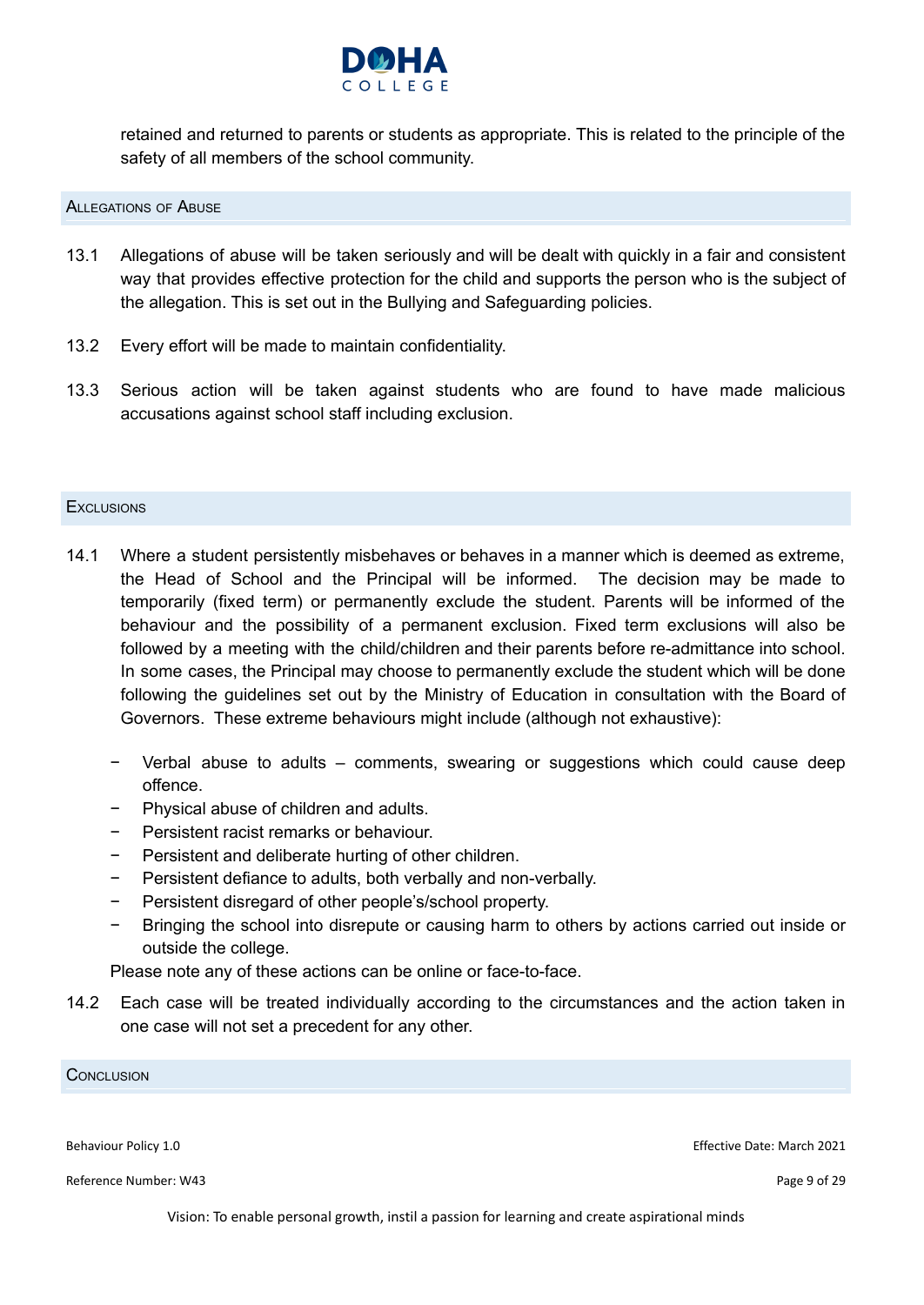

15.1 Every member of staff must work closely with students and parents to achieve the aims set out in this policy. This should lead to high levels of respect and behaviour management. This policy is intended to ensure that Doha College continues to have the warm, pleasant environment that we are all proud to be associated with.

Reference Number: W43 Page 10 of 29

Behaviour Policy 1.0 **Effective Date: March 2021**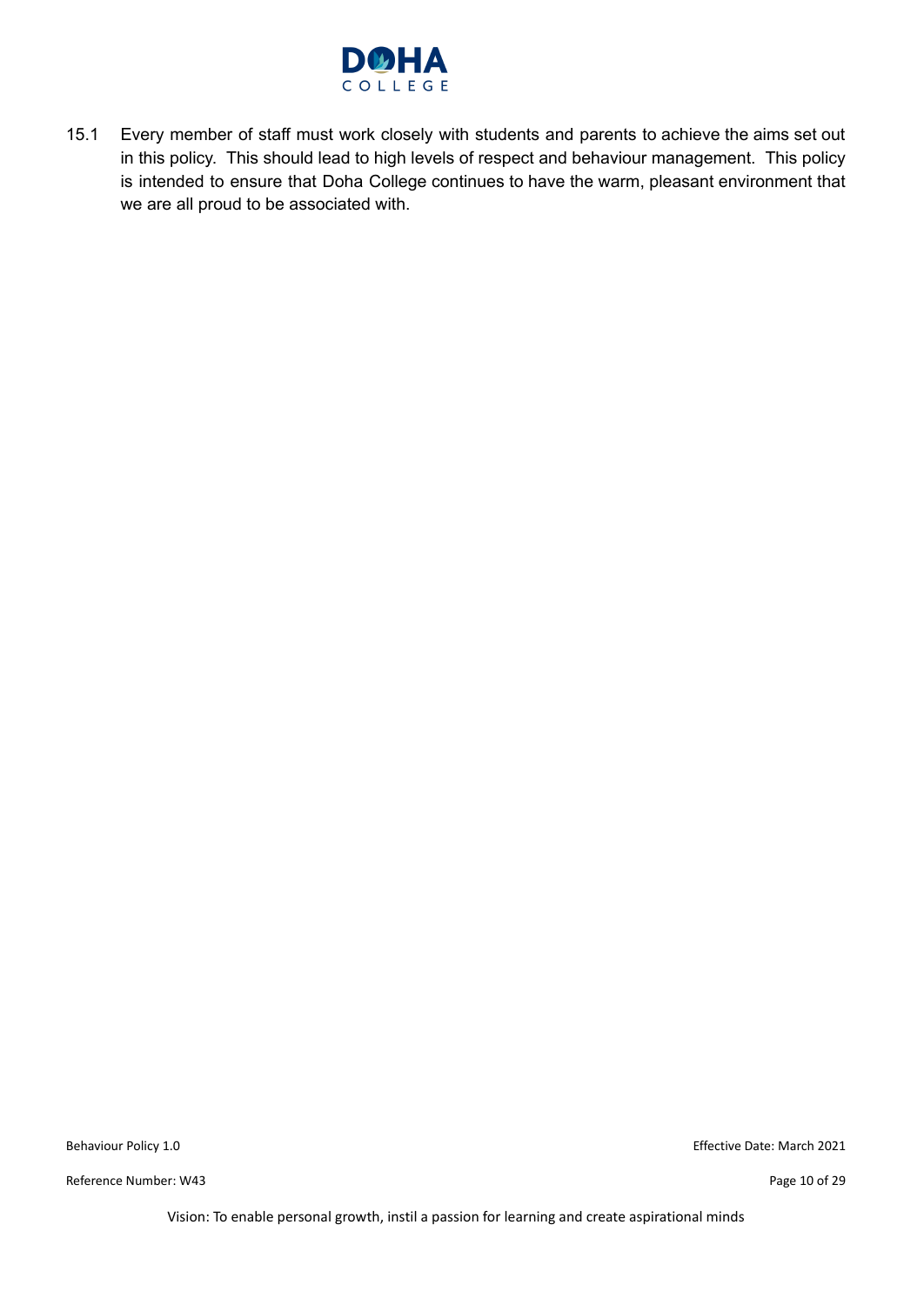<span id="page-10-0"></span>

|                                                                                                                                                                                                                         |                                                                                                                                                                                                                                                                                                                                                                                                                                         |                                                                                                                                                                                                                                                                                                                                                                                                            | <b>Outstanding</b>                                                                                                                                                                                                                                                                                                                                                               |                                                                                                                                                                                                    |                                                                                                                                                                                                                                                                                                                                                                                                  |                                                                                                                                                                                                                                                                                                                                                  |
|-------------------------------------------------------------------------------------------------------------------------------------------------------------------------------------------------------------------------|-----------------------------------------------------------------------------------------------------------------------------------------------------------------------------------------------------------------------------------------------------------------------------------------------------------------------------------------------------------------------------------------------------------------------------------------|------------------------------------------------------------------------------------------------------------------------------------------------------------------------------------------------------------------------------------------------------------------------------------------------------------------------------------------------------------------------------------------------------------|----------------------------------------------------------------------------------------------------------------------------------------------------------------------------------------------------------------------------------------------------------------------------------------------------------------------------------------------------------------------------------|----------------------------------------------------------------------------------------------------------------------------------------------------------------------------------------------------|--------------------------------------------------------------------------------------------------------------------------------------------------------------------------------------------------------------------------------------------------------------------------------------------------------------------------------------------------------------------------------------------------|--------------------------------------------------------------------------------------------------------------------------------------------------------------------------------------------------------------------------------------------------------------------------------------------------------------------------------------------------|
|                                                                                                                                                                                                                         |                                                                                                                                                                                                                                                                                                                                                                                                                                         |                                                                                                                                                                                                                                                                                                                                                                                                            |                                                                                                                                                                                                                                                                                                                                                                                  | Types of behaviours, attitudes, and attributes                                                                                                                                                     |                                                                                                                                                                                                                                                                                                                                                                                                  |                                                                                                                                                                                                                                                                                                                                                  |
| <b>Reward</b>                                                                                                                                                                                                           | <b>Excellence</b><br>&<br><b>Diligence</b>                                                                                                                                                                                                                                                                                                                                                                                              | &<br><b>Respect</b><br>integrity                                                                                                                                                                                                                                                                                                                                                                           | <b>Commitment &amp;</b><br><b>Accountability</b>                                                                                                                                                                                                                                                                                                                                 | Perseverance &<br><b>Honesty</b>                                                                                                                                                                   | <b>Fun</b><br>&<br>Enjoyment                                                                                                                                                                                                                                                                                                                                                                     | <b>Challenge</b><br>and<br><b>Reward</b>                                                                                                                                                                                                                                                                                                         |
| <b>Head Teachers</b><br>awards (Termly)<br>Outstanding Key<br><b>Stage Student</b><br>Nomination(annually)<br>Head Teachers -<br>Comment in report<br>(annually)<br>Any of the previous<br>rewards may also be<br>given | Acts as a role<br>$\bullet$<br>model by being<br>independently<br>prepared for all<br>learning and<br>being positive<br>about their<br>learning<br>experiences.<br>Uses a range of<br>strategies to<br>persevere<br>through<br>difficulties.<br>Independently<br>$\bullet$<br>undertake and<br>seek<br>opportunities to<br>improve<br>themselves.<br>Consistently<br>$\bullet$<br>seek to go<br>beyond<br>expectations in<br>all areas. | Naturally<br>$\bullet$<br>applying HPL<br>skills,<br>attributes.<br>and attitudes<br>with<br>automaticity<br>Inspiring<br>$\bullet$<br>others<br>Being<br>$\bullet$<br>consistently<br>respectful to<br>all $e.g.:$<br>excellent<br>listening,<br>tolerance for<br>others.<br>Goes above<br>$\bullet$<br>and beyond<br>for other<br>people.<br>Inclusive and<br>$\bullet$<br>thoughtful of<br>others (high | Demonstrates<br>a sustained<br>commitment to<br>roles and<br>responsibilities<br>both in and out<br>of school.<br>Completes all<br>$\bullet$<br>roles and<br>responsibilities<br>with a high<br>level of efficacy<br>and<br>engagement.<br>Proactively<br>$\bullet$<br>seeks<br>opportunities to<br>demonstrate<br>commitment to<br>their own<br>progress and<br>that of others. | Has a<br>$\bullet$<br>self-awareness<br>that allows<br>them to be<br>honesty in<br>adversity.<br>Perseverance<br>in all risk-taking<br>activities<br>Resilience in<br>challenging<br>circumstances | Setting their<br>$\bullet$<br>own high<br>expectations<br>to influence<br>others.<br>Being<br>$\bullet$<br>gracious in<br>victory and<br>defeat<br>Proactive in<br>$\bullet$<br>seeking to<br>include<br>others.<br>Demonstrate<br>$\bullet$<br>Enthusiasm in<br>all areas.<br>Knows<br>$\bullet$<br>boundaries<br>and applies<br>them<br>appropriately<br>to all settings<br>and<br>situations. | Always<br>$\bullet$<br>challenges<br>themselves in<br>class to<br>identify next<br>steps in<br>learning.<br>Always<br>$\bullet$<br>completes<br>extension<br>tasks and<br>extends<br>themselves to<br>the most<br>appropriate<br>challenging<br>tasks.<br>Demonstrate<br>s strong<br><i>intrinsic</i><br>motivation to<br>engage in<br>learning. |

Reference Number: W43 Page 11 of 29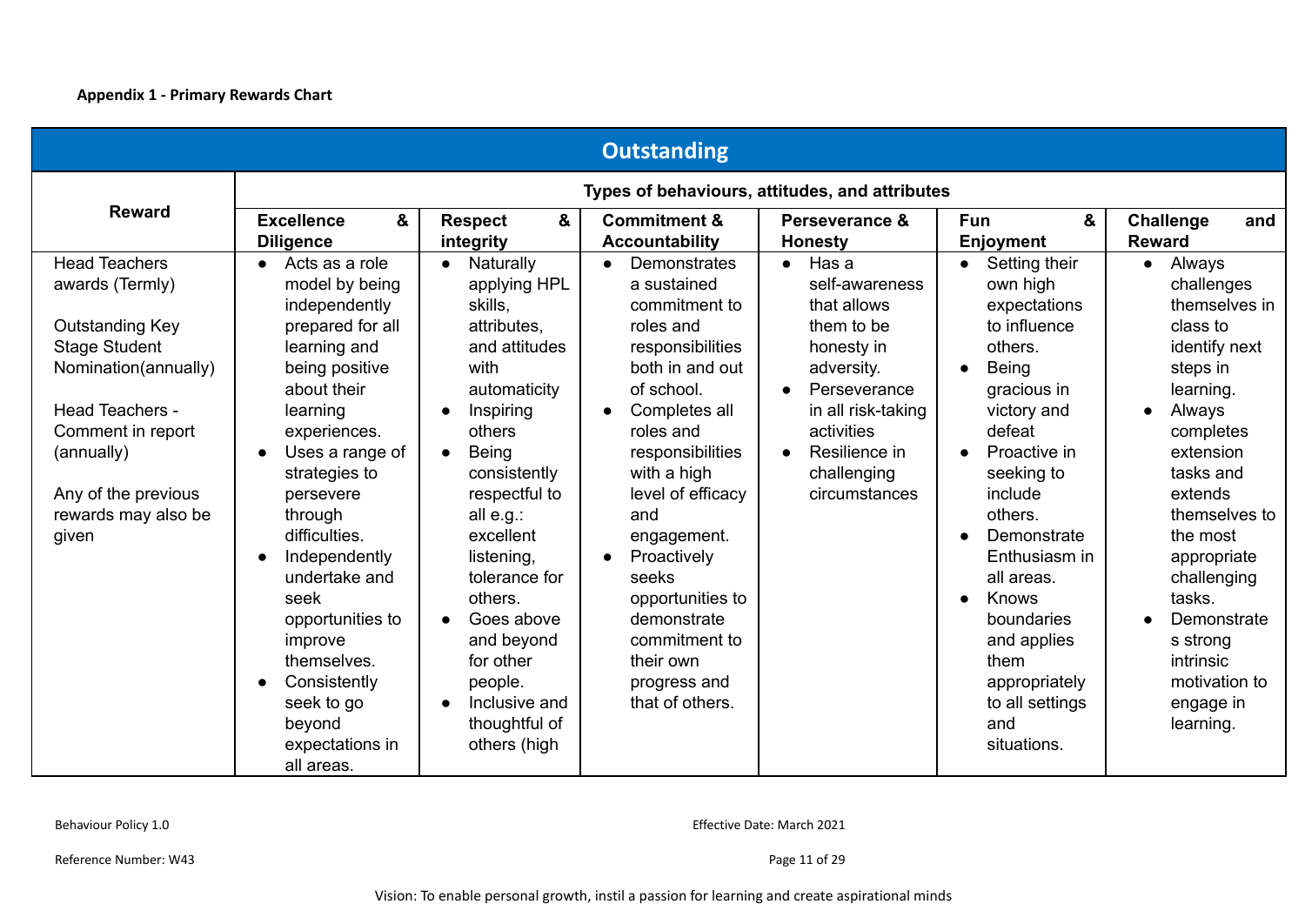

|                                                                                                            | Demonstrate a<br>range of<br>strategies to<br>promote<br>positive<br>behaviour.<br>Show an<br>intrinsic<br>motivation to<br>achieve.              | levels of<br>empathy)<br>Always<br>upholds<br>expectations<br>regardless of<br>what, when,<br>who is<br>present.                                                                               |                                                                                                                                                                                                                    |                                                                                                                                                         | Promotes the<br>fun and<br>enjoyment of<br>others                                                                                              |                                                                                                                                                                                   |
|------------------------------------------------------------------------------------------------------------|---------------------------------------------------------------------------------------------------------------------------------------------------|------------------------------------------------------------------------------------------------------------------------------------------------------------------------------------------------|--------------------------------------------------------------------------------------------------------------------------------------------------------------------------------------------------------------------|---------------------------------------------------------------------------------------------------------------------------------------------------------|------------------------------------------------------------------------------------------------------------------------------------------------|-----------------------------------------------------------------------------------------------------------------------------------------------------------------------------------|
|                                                                                                            |                                                                                                                                                   |                                                                                                                                                                                                | <b>Excellent</b>                                                                                                                                                                                                   |                                                                                                                                                         |                                                                                                                                                |                                                                                                                                                                                   |
|                                                                                                            |                                                                                                                                                   |                                                                                                                                                                                                |                                                                                                                                                                                                                    | Types of behaviours, attitudes, and attributes                                                                                                          |                                                                                                                                                |                                                                                                                                                                                   |
| <b>Reward</b>                                                                                              | <b>Excellence</b><br>&<br><b>Diligence</b>                                                                                                        | &<br><b>Respect</b><br>integrity                                                                                                                                                               | <b>Commitment &amp;</b><br><b>Accountability</b>                                                                                                                                                                   | Perseverance &<br><b>Honesty</b>                                                                                                                        | Fun & Enjoyment                                                                                                                                | Challenge<br>and<br><b>Reward</b>                                                                                                                                                 |
| Star of the week<br>Visit the Headteacher,<br>DHT, AHT or HOY for<br>positive praise<br>and acknowledgment | $\bullet$ Will<br>independently be<br>prepared for all<br>lessons.<br>• Independently<br>undertakes<br>opportunities to<br>improve<br>themselves. | Consistently<br>$\bullet$<br>displaying<br>respect inside<br>and outside the<br>classroom<br>towards all<br>adults and<br>peers.<br>Responsible<br>$\bullet$<br>e.g., will put<br>away/pick up | • Demonstrates a<br>sustained<br>commitment to<br>specific roles and<br>responsibilities<br>either in or out of<br>school.<br>• Completes all<br>roles and<br>responsibilities<br>with efficacy and<br>engagement. | • Perseveres in all<br>areas of the<br>curriculum both<br>Academic and<br>Pastoral.<br>• Perseveres<br>through difficulties<br>beyond the<br>curriculum | • Demonstrates<br>positive<br>behaviour and<br>is a role model<br>to others.<br>• Behaves<br>appropriately<br>with all adults<br>and students. | Consistently<br>challenges<br>themselves to<br>identify next<br>steps in<br>learning.<br>Consistently<br>completes<br>extension tasks<br>and extends<br>themselves to<br>the most |

Reference Number: W43 Page 12 of 29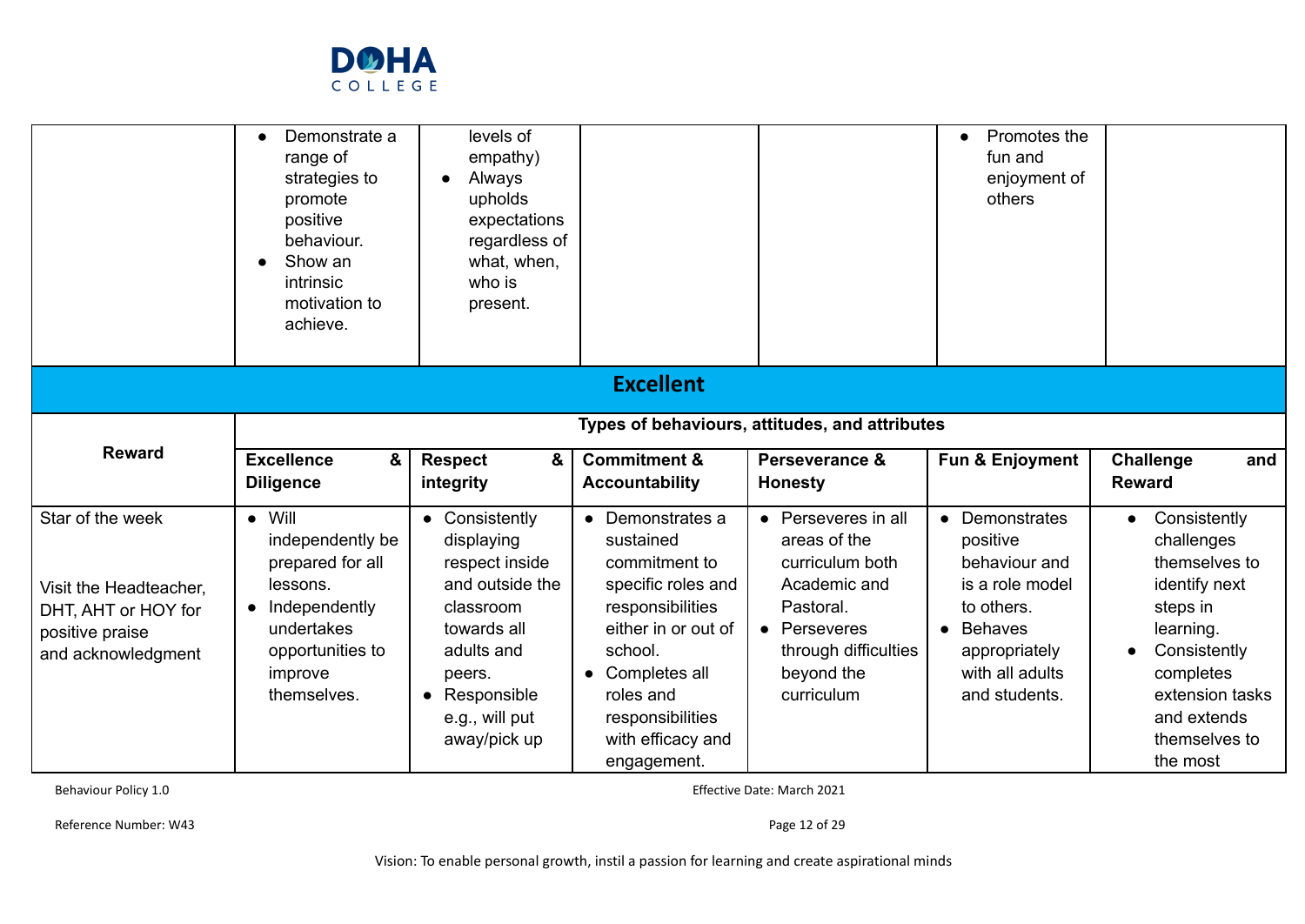

| Any of the previous<br>rewards may also be<br>given. | Consistently<br>$\bullet$<br>meets targets in<br>all areas | even if not<br>theirs.<br>• Always<br>displays<br>courtesy and<br>manners e.g.,<br>holding the<br>door open<br>without being<br>prompted.<br>• Shows<br>awareness and<br>consideration<br>towards others | • Proactively seeks<br>opportunities to<br>demonstrate<br>commitment to<br>their own<br>progress or that<br>of others |                                                | Initiates own<br>$\bullet$<br>fun and<br>enjoyment | appropriate<br>challenging<br>tasks.<br>Demonstrates<br>intrinsic<br>motivation to<br>engage in<br>learning |
|------------------------------------------------------|------------------------------------------------------------|----------------------------------------------------------------------------------------------------------------------------------------------------------------------------------------------------------|-----------------------------------------------------------------------------------------------------------------------|------------------------------------------------|----------------------------------------------------|-------------------------------------------------------------------------------------------------------------|
|                                                      |                                                            |                                                                                                                                                                                                          | <b>Very Good</b>                                                                                                      |                                                |                                                    |                                                                                                             |
|                                                      |                                                            |                                                                                                                                                                                                          |                                                                                                                       | Types of behaviours, attitudes, and attributes |                                                    |                                                                                                             |
| <b>Reward</b>                                        | <b>Excellence</b><br>&<br><b>Diligence</b>                 | <b>Respect</b><br>&<br>integrity                                                                                                                                                                         | <b>Commitment &amp;</b><br><b>Accountability</b>                                                                      | Perseverance &<br><b>Honesty</b>               | Fun & Enjoyment                                    | <b>Challenge</b><br>and<br><b>Reward</b>                                                                    |

Reference Number: W43 Page 13 of 29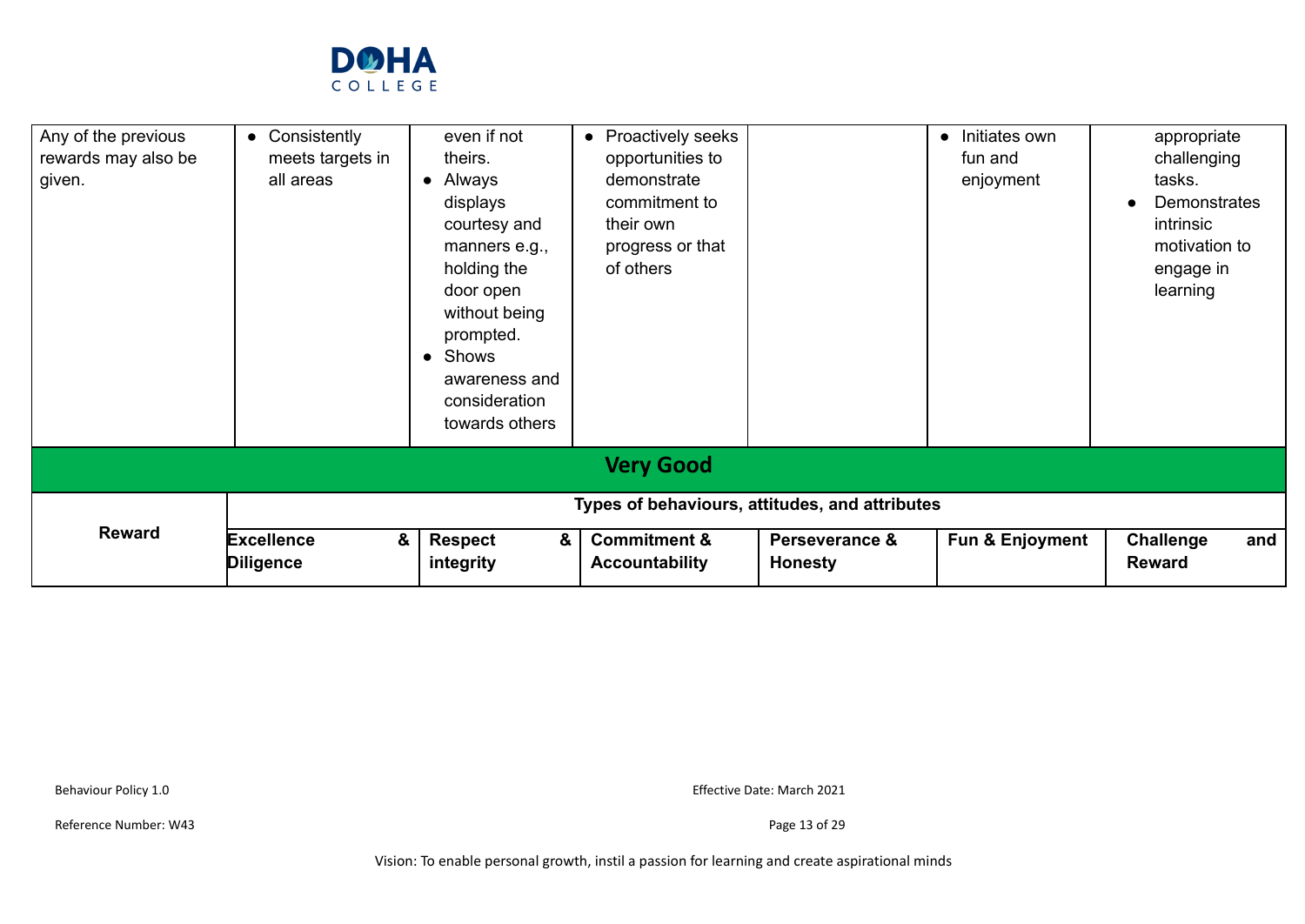

| Visit the Head of Year<br>or other middle leader<br>for positive praise and<br>acknowledgement.<br>A parent message to<br>highlight the positive<br>behaviours<br>demonstrated.<br>Any of the previous<br>rewards may also be<br>give | • With minimal<br>prompting is<br>prepared for all<br>learning,<br>undertaking<br>opportunities to<br>improve<br>themselves (meet<br>targets in all areas) | $\bullet$ In most<br>situations will<br>display respect<br>inside the<br>classroom and<br>around the<br>school.<br><b>Upholds</b><br>Integrity in<br>different<br>settings | Demonstrates a<br>$\bullet$<br>sustained<br>commitment to a<br>role or<br>responsibility<br>either in or out of<br>school.<br>Completes all<br>$\bullet$<br>roles and<br>responsibilities<br>with efficacy and<br>engagement.<br>Proactively seeks<br>$\bullet$<br>opportunities to<br>demonstrate<br>commitment to<br>their own<br>progress | • Building trust will<br>persevere<br>through<br>difficulties.<br>Taking feedback<br>graciously<br>Demonstrating<br>$\bullet$<br>growth mindset in<br>all curriculum. | • Engage in all<br>activities in a<br>positive manner.<br>• Learns from<br>disappointment/<br>defeat | <b>Usually</b><br>$\bullet$<br>challenges<br>themselves to<br>identify next<br>steps in<br>learning.<br><b>Usually</b><br>completes<br>extension<br>tasks and<br>regularly<br>extends<br>themselves to<br>the most<br>challenging<br>tasks.<br>Is usually<br>intrinsically<br>motivated to<br>engage in<br>learning |
|---------------------------------------------------------------------------------------------------------------------------------------------------------------------------------------------------------------------------------------|------------------------------------------------------------------------------------------------------------------------------------------------------------|----------------------------------------------------------------------------------------------------------------------------------------------------------------------------|----------------------------------------------------------------------------------------------------------------------------------------------------------------------------------------------------------------------------------------------------------------------------------------------------------------------------------------------|-----------------------------------------------------------------------------------------------------------------------------------------------------------------------|------------------------------------------------------------------------------------------------------|---------------------------------------------------------------------------------------------------------------------------------------------------------------------------------------------------------------------------------------------------------------------------------------------------------------------|
|                                                                                                                                                                                                                                       |                                                                                                                                                            |                                                                                                                                                                            | Good                                                                                                                                                                                                                                                                                                                                         |                                                                                                                                                                       |                                                                                                      |                                                                                                                                                                                                                                                                                                                     |
|                                                                                                                                                                                                                                       |                                                                                                                                                            |                                                                                                                                                                            |                                                                                                                                                                                                                                                                                                                                              | Types of behaviours, attitudes, and attributes                                                                                                                        |                                                                                                      |                                                                                                                                                                                                                                                                                                                     |
| <b>Reward</b>                                                                                                                                                                                                                         | <b>Excellence</b><br>&<br><b>Diligence</b>                                                                                                                 | &<br><b>Respect</b><br>integrity                                                                                                                                           | <b>Commitment &amp;</b><br><b>Accountability</b>                                                                                                                                                                                                                                                                                             | Perseverance &<br><b>Honesty</b>                                                                                                                                      | <b>Fun &amp; Enjoyment</b>                                                                           | <b>Challenge</b><br>and<br><b>Reward</b>                                                                                                                                                                                                                                                                            |

Reference Number: W43 Page 14 of 29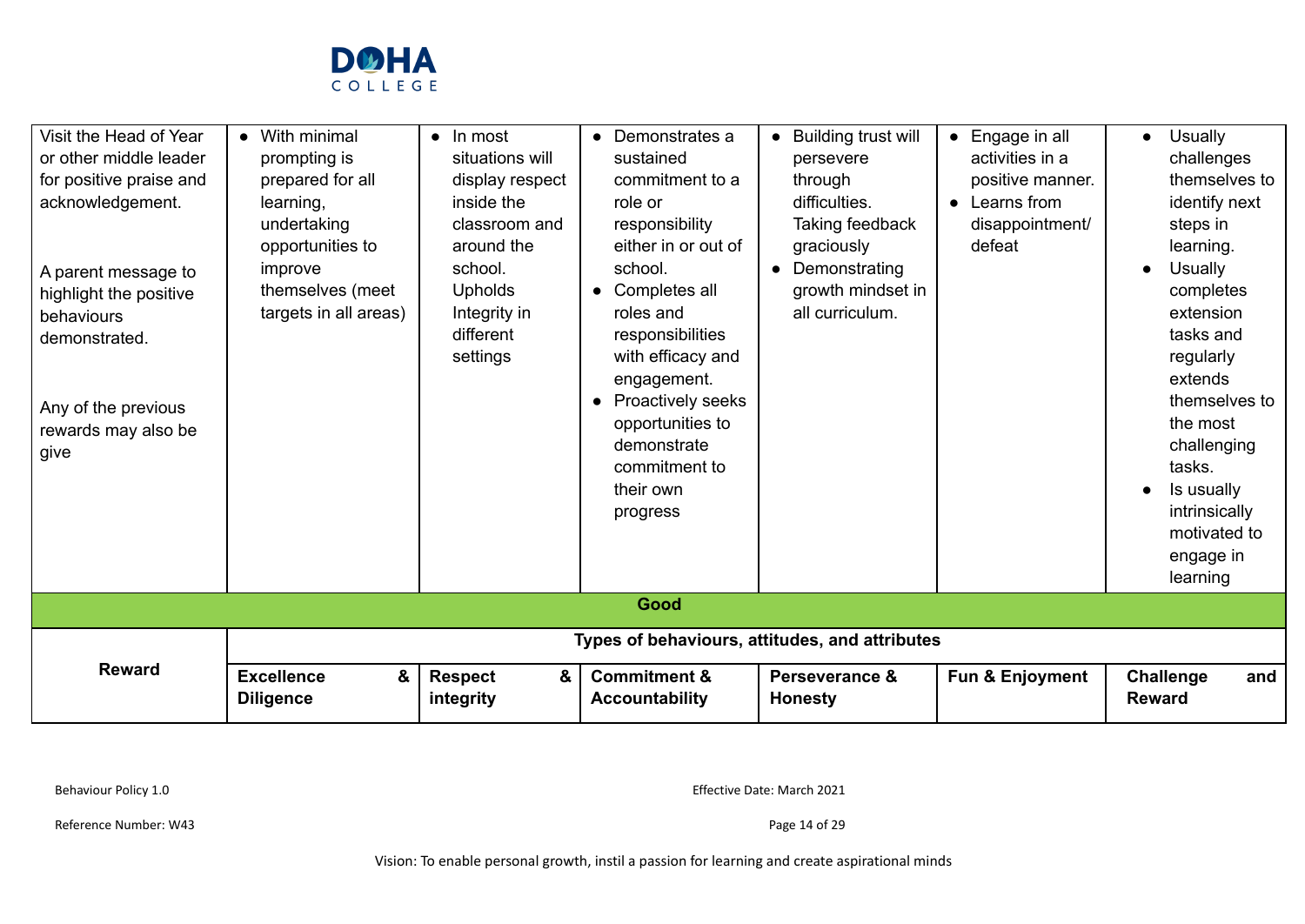

| House point/ dojo point. | • When prompted,     | $\bullet$ Expected | Demonstrates a<br>$\bullet$   | $\bullet$ Can modify | • Engage in most    | Sometimes                                                                                         |
|--------------------------|----------------------|--------------------|-------------------------------|----------------------|---------------------|---------------------------------------------------------------------------------------------------|
|                          | will be prepared for | behaviour in       | commitment to a               | behaviour based      | activities in a     | challenges                                                                                        |
|                          | learning. will       | class (in line     | role or                       | on feedback. Will    | positive manner.    | themselves to                                                                                     |
|                          | usually take         | with student       | responsibility                | usually              | • Self regulates to | identify next                                                                                     |
| <b>Stickers</b>          | opportunities to     | character)         | either in or out of           | perseveres           | ensure the fun      |                                                                                                   |
|                          |                      | • Polite and       |                               |                      |                     | steps in                                                                                          |
|                          | improve              |                    | school.                       | through              | and enjoyment       | learning.                                                                                         |
| Any of the previous      | themselves e.g.,     | respectful         | • Completes all               | difficulties.        | for others.         | Sometimes                                                                                         |
| rewards may also be      | completing ELO'S     | towards familiar   | roles and                     |                      |                     | completes                                                                                         |
| given.                   | and spelling,        | adults and         | responsibilities              |                      |                     | extension                                                                                         |
|                          | improving            | peers              | with appropriately.           |                      |                     | tasks and                                                                                         |
|                          | handwriting,         |                    | With support and<br>$\bullet$ |                      |                     | sometimes                                                                                         |
|                          | working on target    |                    | guidance will use             |                      |                     | extends                                                                                           |
|                          | areas.               |                    | opportunities to              |                      |                     | themselves to                                                                                     |
|                          |                      |                    | demonstrate                   |                      |                     | the most                                                                                          |
|                          |                      |                    | commitment to                 |                      |                     | challenging                                                                                       |
|                          |                      |                    | their own                     |                      |                     | tasks.                                                                                            |
|                          |                      |                    | progress                      |                      |                     | Is sometimes                                                                                      |
|                          |                      |                    |                               |                      |                     | intrinsically                                                                                     |
|                          |                      |                    |                               |                      |                     | motivated to                                                                                      |
|                          |                      |                    |                               |                      |                     |                                                                                                   |
|                          |                      |                    |                               |                      |                     |                                                                                                   |
|                          |                      |                    |                               |                      |                     |                                                                                                   |
|                          |                      |                    |                               |                      |                     |                                                                                                   |
|                          |                      |                    |                               |                      |                     |                                                                                                   |
|                          |                      |                    |                               |                      |                     |                                                                                                   |
|                          |                      |                    |                               |                      |                     |                                                                                                   |
|                          |                      |                    |                               |                      |                     | engage in<br>learning and<br>sometime<br>engages in<br>learning due<br>to extrinsic<br>motivation |

Reference Number: W43 Page 15 of 29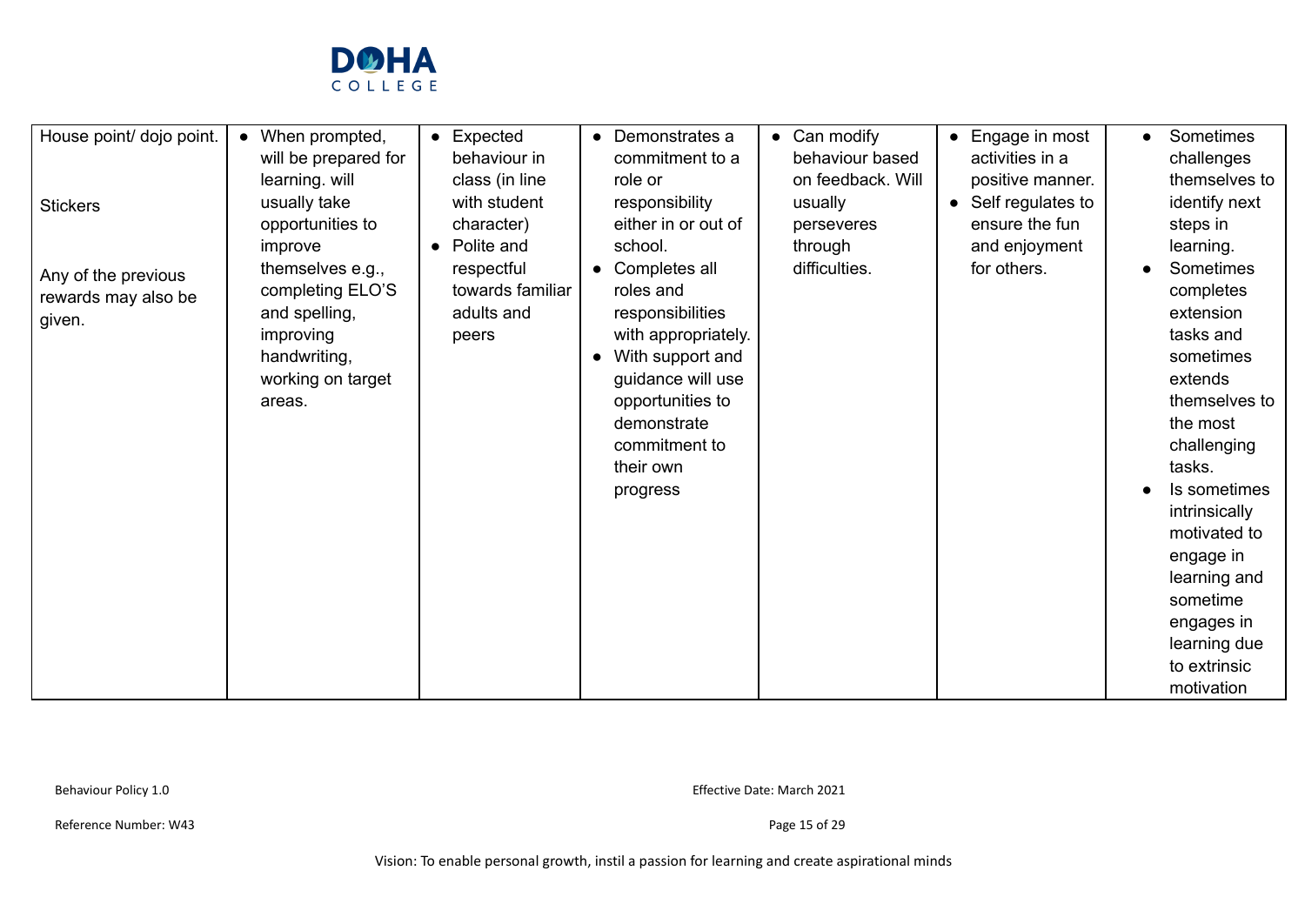

|               |                                                                                                                                                                                |                                                                                                                          | <b>Satisfactory</b>                                                                                                                                                                                                                                                                                                     |                                                                                                                                                                                                                    |                                                                                                                                          |                                                                                                                                                                                                                                                                                           |
|---------------|--------------------------------------------------------------------------------------------------------------------------------------------------------------------------------|--------------------------------------------------------------------------------------------------------------------------|-------------------------------------------------------------------------------------------------------------------------------------------------------------------------------------------------------------------------------------------------------------------------------------------------------------------------|--------------------------------------------------------------------------------------------------------------------------------------------------------------------------------------------------------------------|------------------------------------------------------------------------------------------------------------------------------------------|-------------------------------------------------------------------------------------------------------------------------------------------------------------------------------------------------------------------------------------------------------------------------------------------|
| Verbal praise | Be prepared for<br>$\bullet$<br>learning with adult<br>support, will<br>sometimes<br>undertake<br>opportunities to<br>improve<br>themselves, will<br>sometimes meet<br>targets | • Needs<br>reminding of<br>acceptable<br>behaviour and<br>attitudes<br>around<br>school, and<br>occasionally<br>in class | With guidance and<br>support maintains a<br>commitment to a role<br>or responsibility<br>either in or out of<br>school<br>Completes all roles<br>$\bullet$<br>and responsibilities<br>appropriately.<br>With support and<br>guidance will use<br>opportunities to<br>demonstrate<br>commitment to their<br>own progress | $\bullet$ With<br>guidance,<br>support, and<br>reassurance<br>the students<br>will attempt to<br>persevere to<br>stay on task.<br>With adult<br>support will<br>sometimes<br>persevere<br>through<br>difficulties. | Remains<br>$\bullet$<br>on task<br>when<br>prompted.<br>Enables the<br>$\bullet$<br>fun and<br>enjoyment<br>of others<br>with<br>support | Rarely<br>$\bullet$<br>challenges<br>themselves by<br>identifying next<br>steps in<br>learning.<br>Rarely<br>$\bullet$<br>completes<br>extension tasks<br>and rarely<br>attempts the<br>most<br>challenging<br>tasks.<br>Requires<br>extrinsic<br>motivation to<br>engage in<br>learning. |
|               |                                                                                                                                                                                |                                                                                                                          | Types of behaviours, attitudes, and attributes                                                                                                                                                                                                                                                                          |                                                                                                                                                                                                                    |                                                                                                                                          |                                                                                                                                                                                                                                                                                           |
| <b>Reward</b> | &<br><b>Excellence</b><br><b>Diligence</b>                                                                                                                                     | &<br><b>Respect</b><br>integrity                                                                                         | <b>Commitment &amp;</b><br><b>Accountability</b>                                                                                                                                                                                                                                                                        | Perseverance &<br><b>Honesty</b>                                                                                                                                                                                   | &<br><b>Fun</b><br><b>Enjoyment</b>                                                                                                      | Challenge<br>and<br><b>Reward</b>                                                                                                                                                                                                                                                         |

Reference Number: W43 Page 16 of 29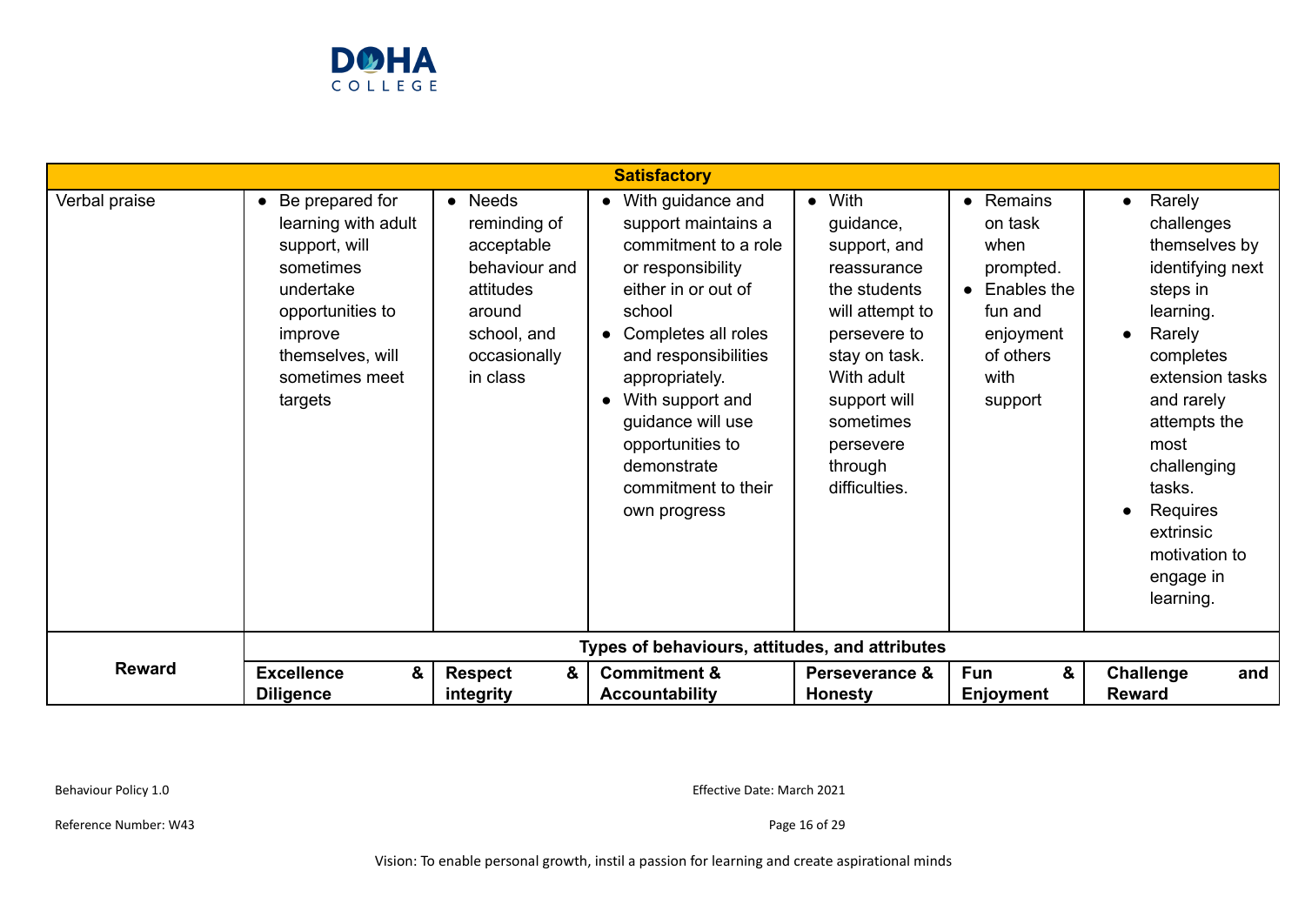

| Verbal praise | Be prepared for<br>$\bullet$<br>learning with adult<br>support, will<br>sometimes<br>undertake<br>opportunities to<br>improve<br>themselves, will<br>sometimes meet<br>targets | • Needs<br>reminding of<br>acceptable<br>behaviour and<br>attitudes<br>around<br>school, and<br>occasionally<br>in class | • With guidance and<br>support maintains a<br>commitment to a role<br>or responsibility<br>either in or out of<br>school<br>• Completes all roles<br>and responsibilities<br>appropriately.<br>• With support and<br>guidance will use<br>opportunities to<br>demonstrate<br>commitment to their<br>own progress | $\bullet$ With<br>guidance,<br>support, and<br>reassurance<br>the students<br>will attempt to<br>persevere to<br>stay on task.<br>With adult<br>support will<br>sometimes<br>persevere<br>through<br>difficulties. | • Remains<br>on task<br>when<br>prompted.<br>$\bullet$ Enables the<br>fun and<br>enjoyment<br>of others<br>with<br>support | Rarely<br>$\bullet$<br>challenges<br>themselves by<br>identifying next<br>steps in<br>learning.<br>Rarely<br>completes<br>extension tasks<br>and rarely<br>attempts the<br>most<br>challenging<br>tasks.<br>Requires<br>extrinsic<br>motivation to<br>engage in<br>learning |
|---------------|--------------------------------------------------------------------------------------------------------------------------------------------------------------------------------|--------------------------------------------------------------------------------------------------------------------------|------------------------------------------------------------------------------------------------------------------------------------------------------------------------------------------------------------------------------------------------------------------------------------------------------------------|--------------------------------------------------------------------------------------------------------------------------------------------------------------------------------------------------------------------|----------------------------------------------------------------------------------------------------------------------------|-----------------------------------------------------------------------------------------------------------------------------------------------------------------------------------------------------------------------------------------------------------------------------|
|               |                                                                                                                                                                                |                                                                                                                          | Poor                                                                                                                                                                                                                                                                                                             |                                                                                                                                                                                                                    |                                                                                                                            |                                                                                                                                                                                                                                                                             |
|               |                                                                                                                                                                                |                                                                                                                          | Types of behaviours, attitudes, and attributes                                                                                                                                                                                                                                                                   |                                                                                                                                                                                                                    |                                                                                                                            |                                                                                                                                                                                                                                                                             |
| <b>Reward</b> | <b>Excellence</b><br>&<br><b>Diligence</b>                                                                                                                                     | &<br><b>Respect</b><br>integrity                                                                                         | <b>Commitment &amp;</b><br><b>Accountability</b>                                                                                                                                                                                                                                                                 | <b>Perseverance &amp;</b><br><b>Honesty</b>                                                                                                                                                                        | &<br><b>Fun</b><br>Enjoyment                                                                                               | and<br><b>Challenge</b><br><b>Reward</b>                                                                                                                                                                                                                                    |

Reference Number: W43 Page 17 of 29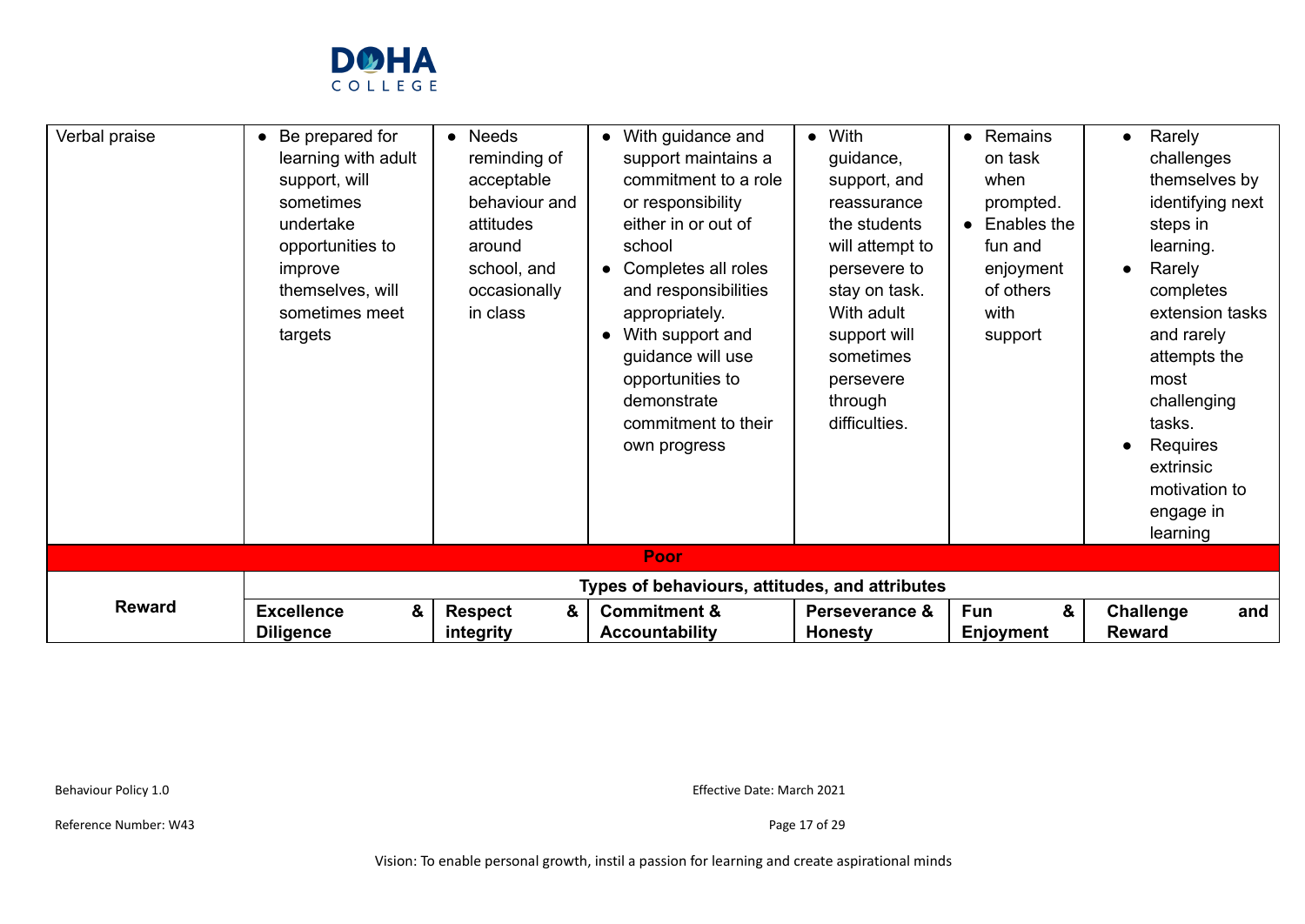

| N/A<br>• Unprepared for<br>learning<br>$\bullet$ Work is rarely<br>completed with full<br>effort.<br>• Will rarely meet<br>targets.<br>$\bullet$ Formal plan in<br>place to deal with<br>behaviour | • Even with guidance<br>Disrespectful<br>$\bullet$<br>towards adults<br>and support<br>struggles to maintain<br>and peers.<br>a commitment to a<br>Ignores<br>$\bullet$<br>boundaries<br>role or responsibility<br>in school.<br>and rules.<br>Disrespect's<br>• Completes roles and<br>$\bullet$<br>responsibilities<br>school<br>appropriately with<br>resources/<br>property and<br>support and<br>guidance.<br>resources/<br>• With support will use<br>property of<br>others<br>opportunities to<br>demonstrate<br>commitment to their<br>own progress | • Fixed mindset<br>Refusal to<br>$\bullet$ Not taking<br>engage.<br>• Does Not<br>responsibility<br>for their<br>collaborate.<br>$\bullet$ Stops the<br>actions.<br>• Unable to<br>fun and<br>modify<br>enjoyment<br>of others.<br>behaviour<br>• Needs<br>after<br>feedback<br>constant<br>reminders<br>to stay on<br>task | Never challenges<br>$\bullet$<br>themselves by<br>identifying next<br>steps in learning.<br>Never completes<br>$\bullet$<br>extension tasks<br>and never<br>attempts the<br>most challenging<br>tasks.<br>Is not motivated<br>$\bullet$<br>to engage in<br>learning |
|----------------------------------------------------------------------------------------------------------------------------------------------------------------------------------------------------|-------------------------------------------------------------------------------------------------------------------------------------------------------------------------------------------------------------------------------------------------------------------------------------------------------------------------------------------------------------------------------------------------------------------------------------------------------------------------------------------------------------------------------------------------------------|-----------------------------------------------------------------------------------------------------------------------------------------------------------------------------------------------------------------------------------------------------------------------------------------------------------------------------|---------------------------------------------------------------------------------------------------------------------------------------------------------------------------------------------------------------------------------------------------------------------|
|----------------------------------------------------------------------------------------------------------------------------------------------------------------------------------------------------|-------------------------------------------------------------------------------------------------------------------------------------------------------------------------------------------------------------------------------------------------------------------------------------------------------------------------------------------------------------------------------------------------------------------------------------------------------------------------------------------------------------------------------------------------------------|-----------------------------------------------------------------------------------------------------------------------------------------------------------------------------------------------------------------------------------------------------------------------------------------------------------------------------|---------------------------------------------------------------------------------------------------------------------------------------------------------------------------------------------------------------------------------------------------------------------|

## **Appendix 2 - Primary Sanctions chart**

|                                                                                      | <b>LOW LEVEL</b>                                                                                                             |                                                                                                                              |
|--------------------------------------------------------------------------------------|------------------------------------------------------------------------------------------------------------------------------|------------------------------------------------------------------------------------------------------------------------------|
| Low level behaviour should be dealt with by the member of staff that encounters them |                                                                                                                              |                                                                                                                              |
| Team around the child                                                                | What types of behaviour fall into this<br>category?                                                                          | <b>Response and/or sanction</b>                                                                                              |
| Lead<br>• The member of staff who encounters the behaviour.                          | • Not completing sufficient work in class<br>Throwing items in the classroom (or other<br>inappropriate areas of the school) | Class teacher would use agreed<br>$\bullet$<br>behaviour strategies to support the<br>learner in making positive behavioural |
| Wider team<br>• Class teacher<br>$\bullet$ Parent                                    | • Failure to complete work to an appropriate<br>level<br>Not paying attention<br>Talking at inappropriate times              | choices.<br>This may include:<br>An extended pause<br>$\overline{O}$<br>Eye contact<br>$\Omega$                              |
| Behaviour Policy 1.0                                                                 | Effective Date: March 2021                                                                                                   |                                                                                                                              |

<span id="page-17-0"></span>Reference Number: W43 Page 18 of 29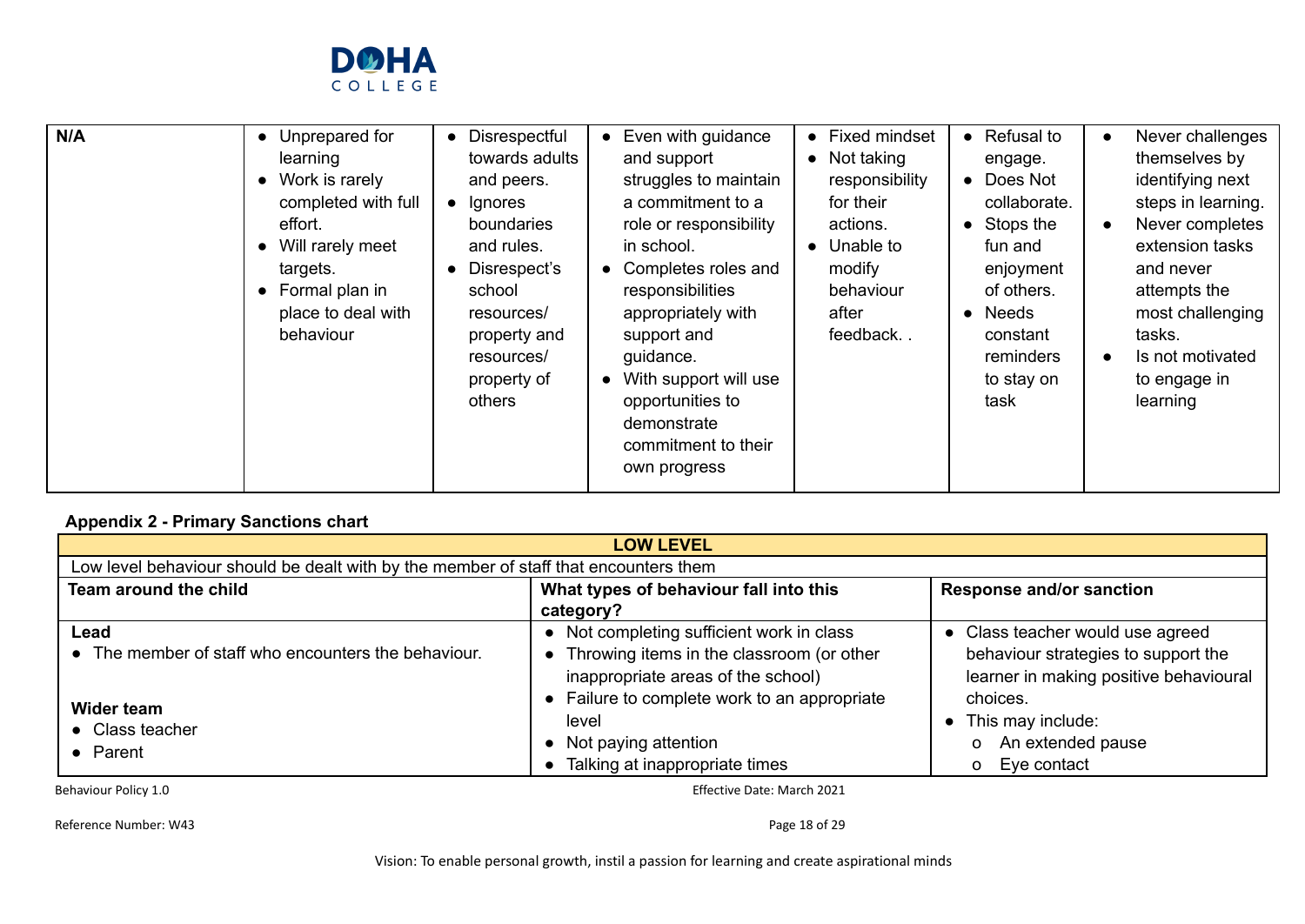

|                                                                                                                                 | • Use of the iPad (or other educational<br>equipment) at an inappropriate time.<br>• Not completing ELOs<br>$\bullet$ Littering<br>Running in the corridors<br>Not lining up quietly<br>$\bullet$<br>Failing to be in appropriate uniform<br>Deliberately failing to follow instructions.<br>$\bullet$<br>Unkind words used towards another<br>$\bullet$<br>student/staff member. | This may then lead to a:<br>$\bullet$<br>Verbal Warning<br>$\circ$<br>Reminder of expectations (Phase<br>O<br>appropriate)<br>Time out within the classroom<br>$\Omega$<br>as 'thinking time' to try and make<br>better choices moving forwards.<br>• This will be followed up with a<br>discussion with the teacher if<br>necessary |
|---------------------------------------------------------------------------------------------------------------------------------|-----------------------------------------------------------------------------------------------------------------------------------------------------------------------------------------------------------------------------------------------------------------------------------------------------------------------------------------------------------------------------------|--------------------------------------------------------------------------------------------------------------------------------------------------------------------------------------------------------------------------------------------------------------------------------------------------------------------------------------|
|                                                                                                                                 | Teasing/taunting classmates<br>$\bullet$                                                                                                                                                                                                                                                                                                                                          |                                                                                                                                                                                                                                                                                                                                      |
|                                                                                                                                 | <b>MID LEVEL</b>                                                                                                                                                                                                                                                                                                                                                                  |                                                                                                                                                                                                                                                                                                                                      |
| Persistent low-level behaviour or single acts of mid-level behaviour will be referred upwards to a HOY/AHT                      |                                                                                                                                                                                                                                                                                                                                                                                   |                                                                                                                                                                                                                                                                                                                                      |
| Team around the child                                                                                                           | What types of behaviour fall into this<br>category?                                                                                                                                                                                                                                                                                                                               | <b>Response and/or sanction</b>                                                                                                                                                                                                                                                                                                      |
| Lead<br>• HOY/AHT<br><b>Wider team</b><br>• Class teacher<br>$\bullet$ Parent<br>• Head of Learning Support (external agencies) | • Repetition of any low-level behaviour<br>Disrespecting a member of the DC community<br>Deliberately damaging college property or the<br>property of another student<br>• Repeated verbal or physical abuse towards a<br>member of the community (including via the<br>internet).                                                                                                | • Verbal face to face communication<br>with parents and the lead member of<br>staff<br>• HOY will communicate with AHT and<br>Head of Learning Support If needed.<br>HOY/AHT to document on SIMS<br>$\bullet$<br>This may also lead to a student with<br>$\bullet$<br>responsibility being removed from<br>their role.               |

| Behaviour Policy 1.0 |  |  |  |
|----------------------|--|--|--|
|----------------------|--|--|--|

Effective Date: March 2021

Reference Number: W43 Page 19 of 29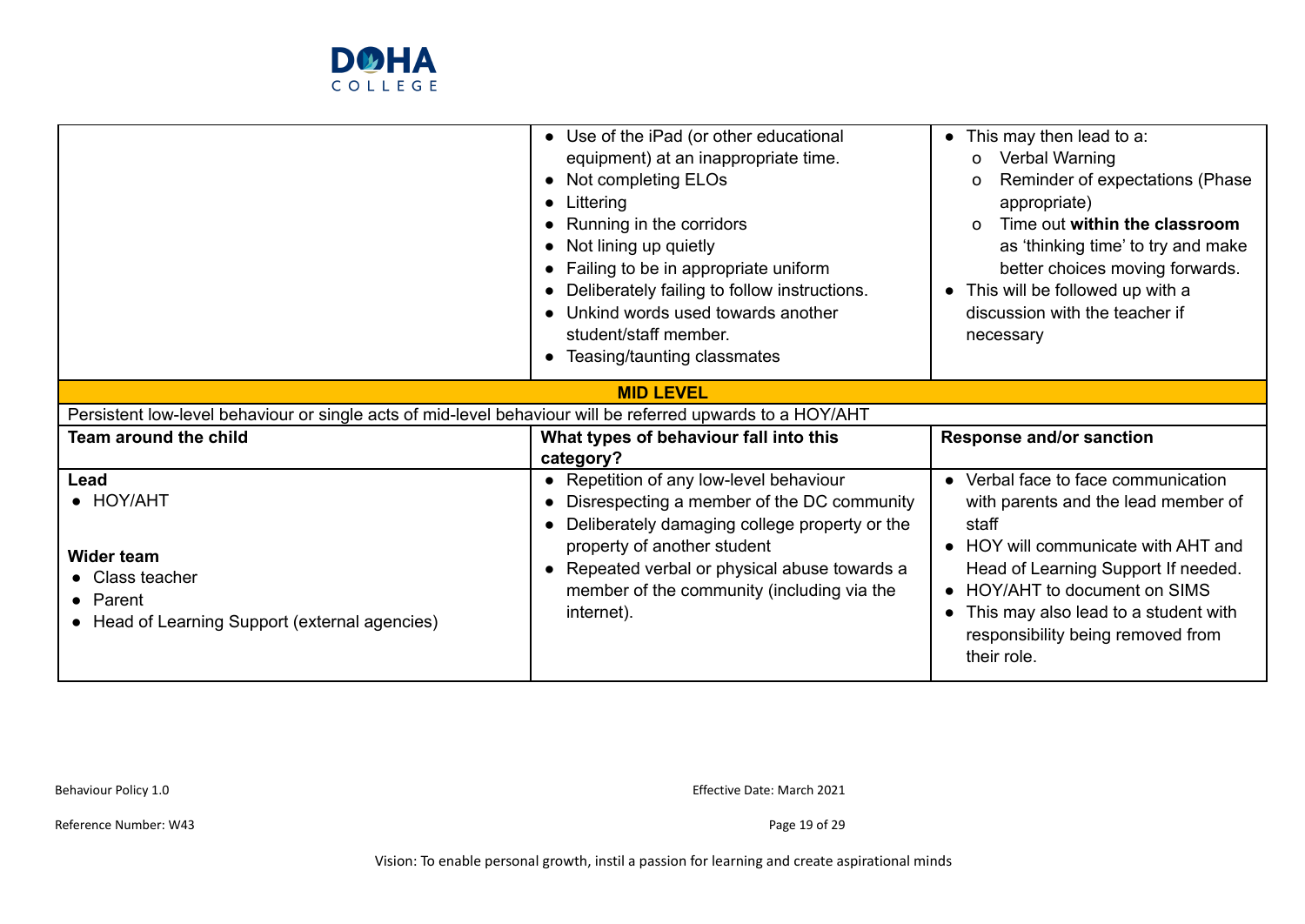

| <b>HIGH LEVEL</b>                                                                                                                           |                                                                                                                                                                                                                                                                                                                                                               |                                                                                                                                                                                                                                                                                                                                                              |  |  |
|---------------------------------------------------------------------------------------------------------------------------------------------|---------------------------------------------------------------------------------------------------------------------------------------------------------------------------------------------------------------------------------------------------------------------------------------------------------------------------------------------------------------|--------------------------------------------------------------------------------------------------------------------------------------------------------------------------------------------------------------------------------------------------------------------------------------------------------------------------------------------------------------|--|--|
| <b>Team around the child</b>                                                                                                                | What types of behaviour fall into this<br>category?                                                                                                                                                                                                                                                                                                           | <b>Response and/or sanction</b>                                                                                                                                                                                                                                                                                                                              |  |  |
| Lead<br>• DHT/HOP<br><b>Wider team</b><br>• AHT/HOY<br>• Class teacher<br>$\bullet$ Parent<br>• Head of Learning Support (external agencies | • Repetitions of any mid-level behaviour<br>Racist behaviour - Derogatory or<br>discriminatory language and actions<br>towards any DC stakeholder.<br>Serious or repeated intimidation<br>$\bullet$<br>Physically assaulting another student or<br>staff member<br>$\bullet$ Theft<br>Accessing or sharing inappropriate<br>$\bullet$<br>material on the iPad | • An internal exclusion (of up to 5 days)<br>may be applied.<br>• Structured behaviour plan may be put in<br>place via the Head of Learning support<br>• Referrals may be made to external<br>agencies.<br>Internal/external exclusion may be applied.<br>This may also lead to a student with<br>$\bullet$<br>responsibility being removed from their role. |  |  |
|                                                                                                                                             | <b>MAXIMUM LEVEL</b>                                                                                                                                                                                                                                                                                                                                          |                                                                                                                                                                                                                                                                                                                                                              |  |  |
| The final decision on a permanent exclusion will be made by the HOP and the Principal                                                       |                                                                                                                                                                                                                                                                                                                                                               |                                                                                                                                                                                                                                                                                                                                                              |  |  |
| <b>Team around the child</b>                                                                                                                | What types of behaviour fall into this<br>category?                                                                                                                                                                                                                                                                                                           | <b>Response and/or sanction</b>                                                                                                                                                                                                                                                                                                                              |  |  |
| Lead<br>• Principal & HOP                                                                                                                   | • Repetition of any high-level behaviours<br>• Any single act of extreme misconduct                                                                                                                                                                                                                                                                           | • External fixed term exclusion<br>• The sanction is ultimately applied by the<br>Principal.                                                                                                                                                                                                                                                                 |  |  |
| <b>Wider team</b><br>• DHT AHT/HOY<br>• Class teacher<br>• Parent<br>• Head of Learning Support (external agencies)                         |                                                                                                                                                                                                                                                                                                                                                               | (Parents may appeal to the college's Board of<br>Governors against a permanent exclusion)<br>Appropriate educational provision sought in an<br>alternative setting.                                                                                                                                                                                          |  |  |

Reference Number: W43 Page 20 of 29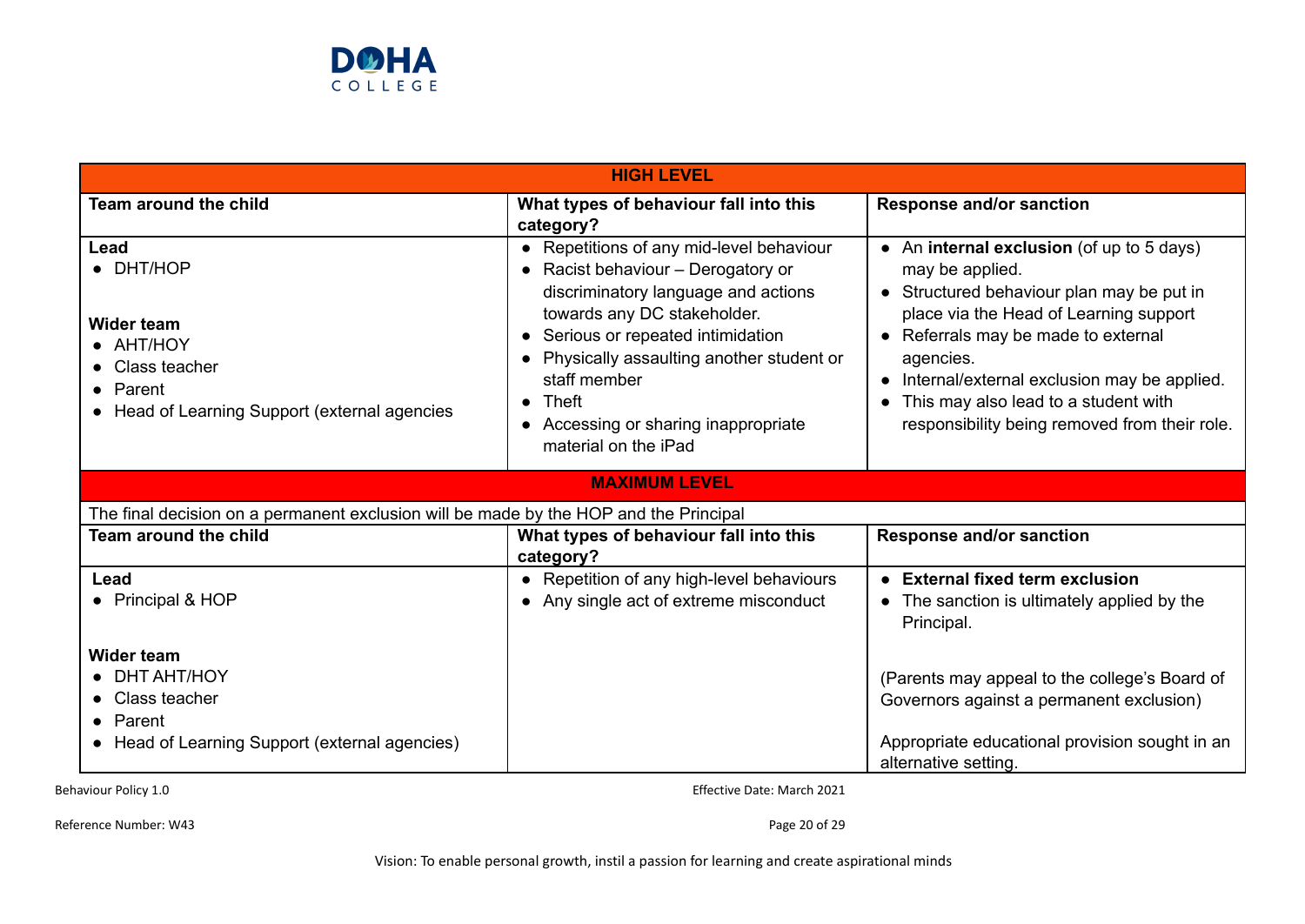

Reference Number: W43 Page 21 of 29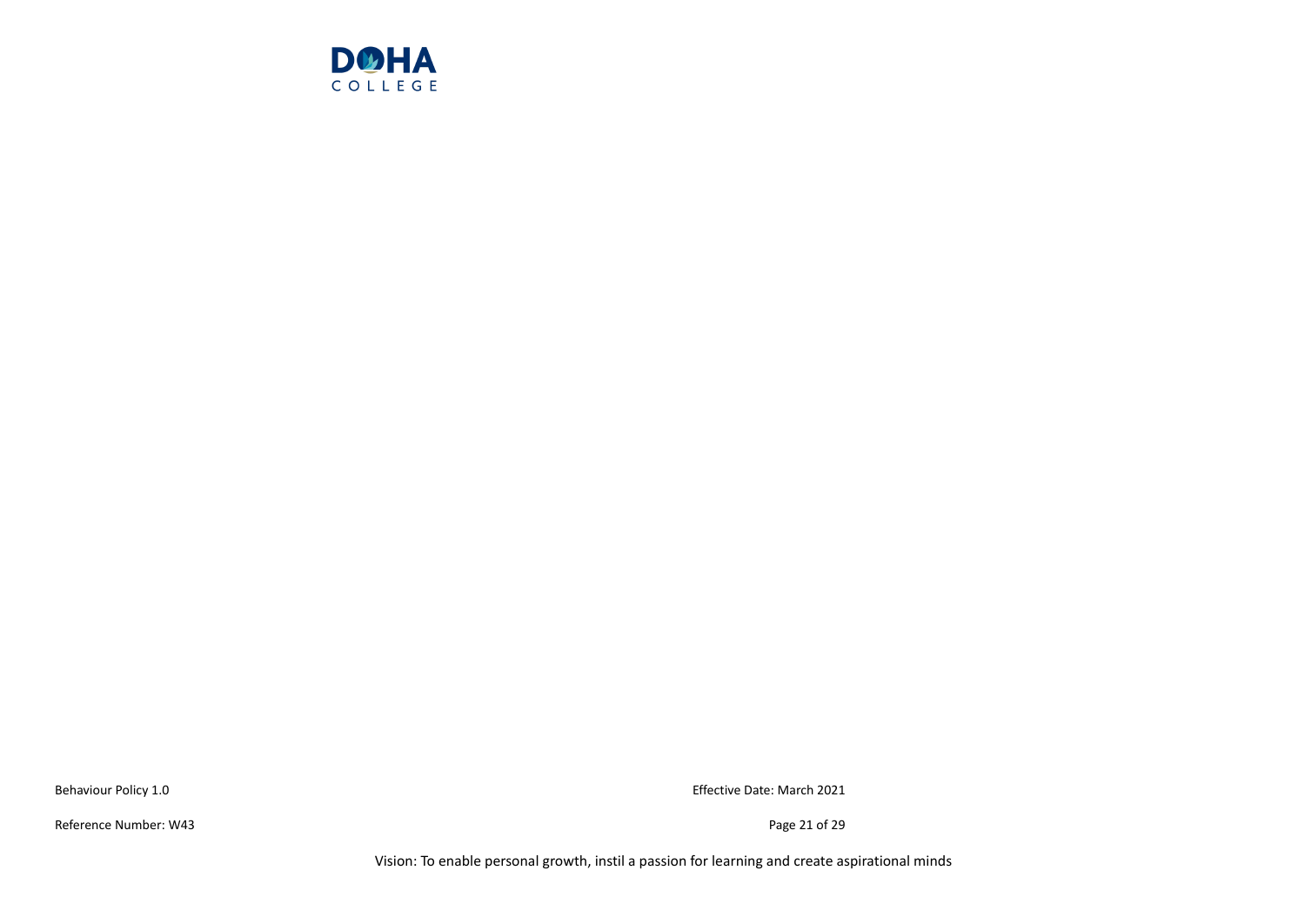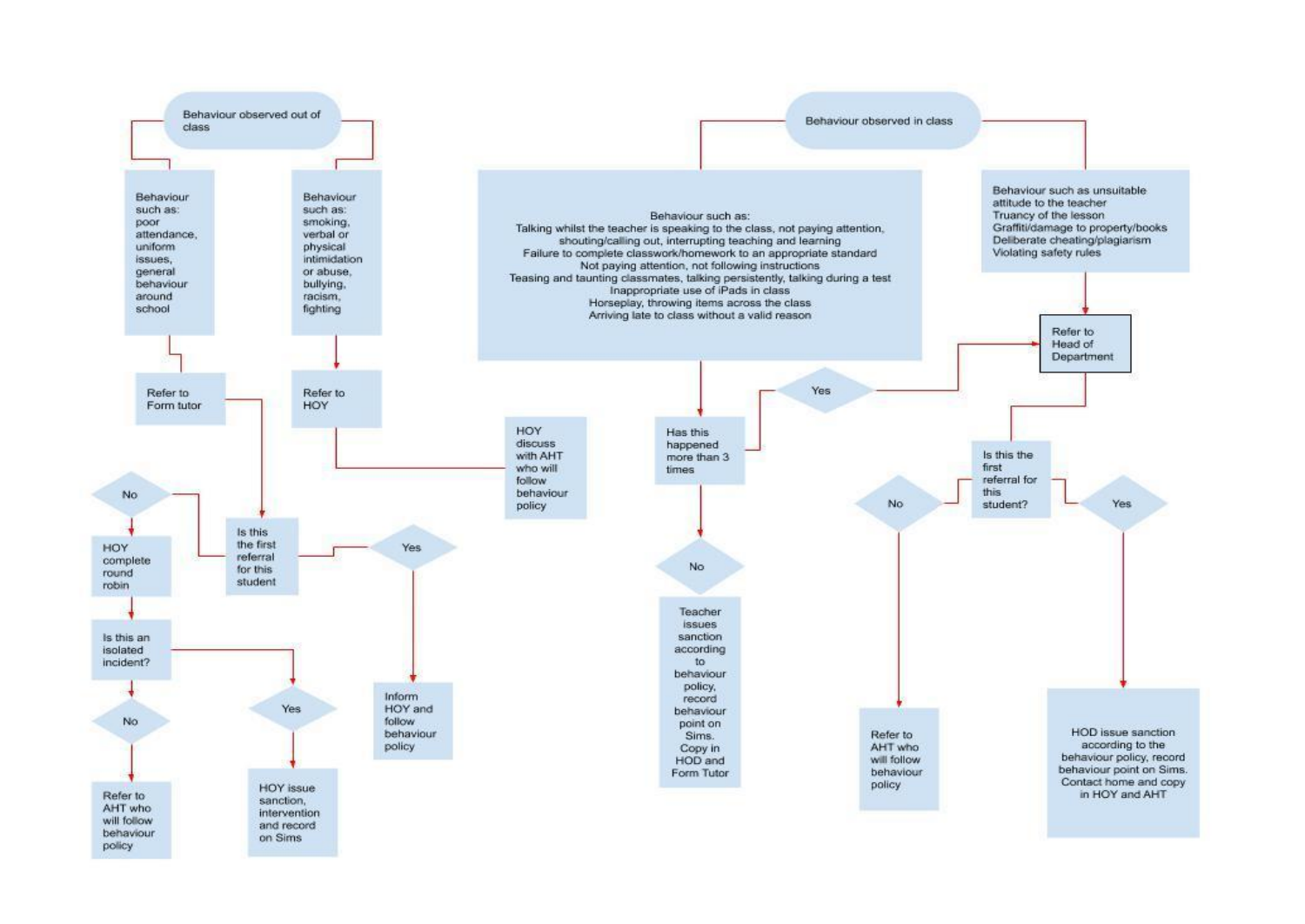

# **Responsibility and levels of inappropriate and unwanted behaviour in Secondary.**

| LOW Levels 1 to 4                                                                                                                                                                                                                                                                                                                                                                                                |                                                                                                                                                                                                                |                                                                                                       |                                                                                                             |                                                                                                             |                                                                                                                                                                                                                          |
|------------------------------------------------------------------------------------------------------------------------------------------------------------------------------------------------------------------------------------------------------------------------------------------------------------------------------------------------------------------------------------------------------------------|----------------------------------------------------------------------------------------------------------------------------------------------------------------------------------------------------------------|-------------------------------------------------------------------------------------------------------|-------------------------------------------------------------------------------------------------------------|-------------------------------------------------------------------------------------------------------------|--------------------------------------------------------------------------------------------------------------------------------------------------------------------------------------------------------------------------|
| Within the Classroom - Managed by Teacher<br>with support from Head of Department<br>• Talking whilst the teacher is speaking to<br>the class.<br>• Failure to complete work to an<br>appropriate standard                                                                                                                                                                                                       | <b>Outside the Classroom - Managed</b><br>by Tutor with support from Head of<br>Year<br>• Lateness to college<br>Poor attendance<br>$\bullet$<br>Inappropriate use of mobile<br>devices outside of lesson time | Level 1-<br>Teachers/Tutors<br>The teacher will<br>respond to poor<br>behaviour (e.g.,<br>an extended | Level 2 -<br>Teachers/Tutors<br>The teacher will<br>explicitly remind<br>the student of<br>the agreed rules | Level 3 -<br>Teachers/Tutors<br>The teacher will<br>move the student<br>to another seat<br>within the room. | Level 4 -<br>Teachers/Tutors<br>The student will be<br>asked to leave the<br>room for a short<br>time and the                                                                                                            |
| • Not paying attention<br>• Not following instructions<br>• Teasing and taunting classmates<br>• Talking persistently<br>• Inappropriate use of iPads in class<br>• Talking during a test<br>• Horseplay, throwing items across the class.<br>• Arriving late to class without a valid reason<br>• Shouting/calling out and interrupting<br>teaching and learning.<br>• Not completing homework<br>• Chewing gum | • Uniform infringements<br>Inappropriate behaviour around<br>the college such as running in the<br>corridor, persistent pushing in<br>the tuck shop queue, littering,<br>throwing food in the courtyard        | pause, a look, a<br>verbal warning).                                                                  | and protocols                                                                                               |                                                                                                             | teacher will explain<br>their expectations<br>before the student<br>is re-admitted to<br>the classroom. If<br>appropriate, the<br>student may be sent<br>to a partner<br>classroom for the<br>remainder of the<br>lesson |

Reference Number: W43 Page 23 of 29

Behaviour Policy 1.0 **Effective Date: March 2021**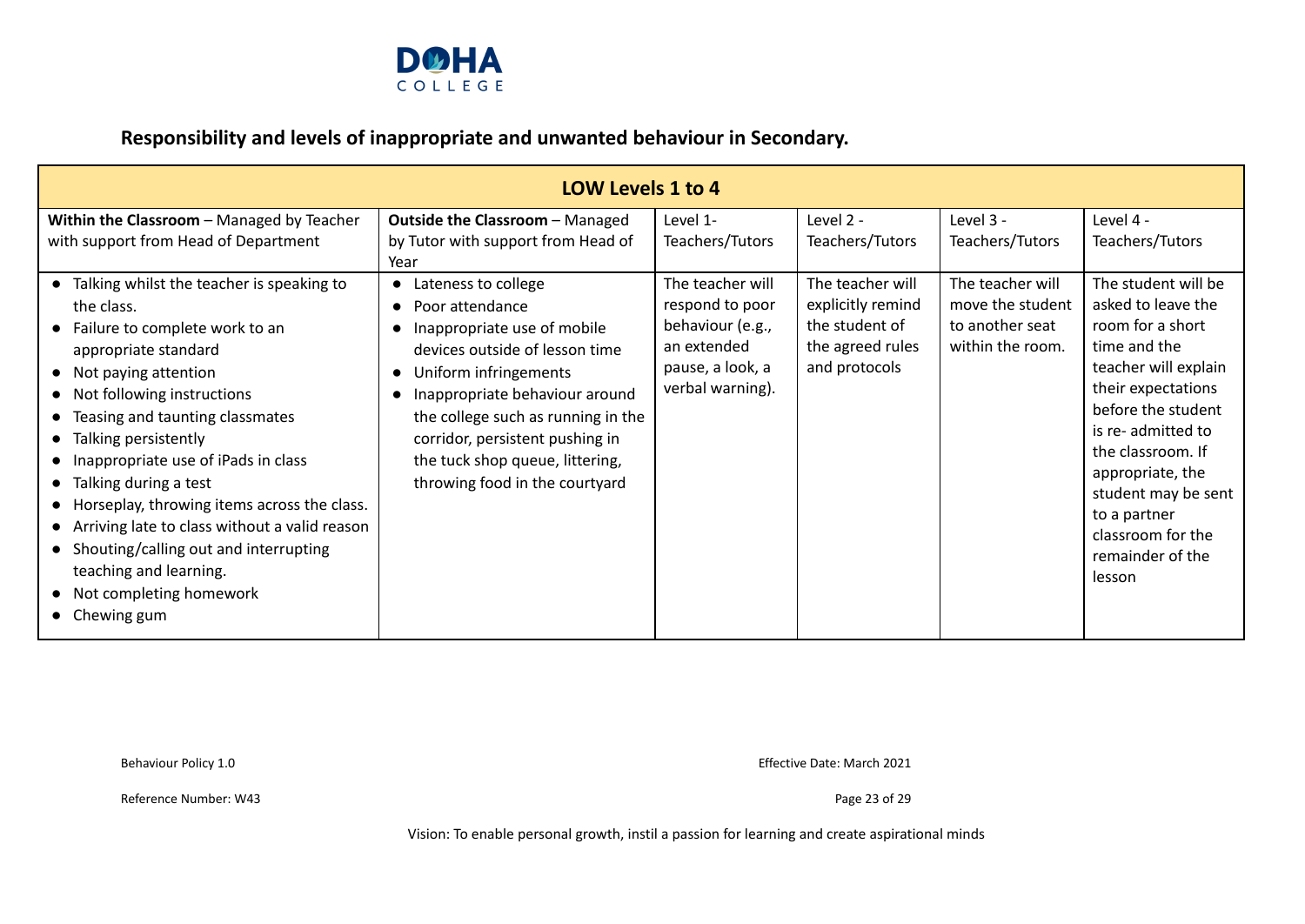

If level 3 or 4 is reached, the teacher may give a break time detention. Parents are informed via email or phone call home. A note is placed on the student's electronic record (SIMS) which staff and parents will be able to see through the parent portal describing the incident and the outcome/sanction given. The student will also be given a behaviour point on SIMS. Behaviour points are used to track a student's behaviour across the school, they are not the sanction.

Behaviour points will be dealt with as below.

| <b>Behaviour Points</b> | <b>Action</b>                                                                                 |
|-------------------------|-----------------------------------------------------------------------------------------------|
| $<$ 10                  | Coaching by the Form Tutor to correct inappropriate behaviour or lack of organisation         |
| $10-19$                 | Coaching by the Head of Year (HOY) to correct inappropriate behaviour or lack of organisation |
| $20 - 29$               | Intervention by Assistant Head Student Welfare (AHSW)                                         |
| $30 - 39$               | Intervention by Vice Principal Student Welfare (DHTSW)                                        |

Unresolved incidents or persistent incidents in class will be reported to the Head of Department, who may give a break time or after‐school detention whilst informing the Head of Year.

Unresolved incidents or persistent incidents across subjects or general school misbehaviour outside the classroom will be reported to the Head of Year, who may give a break time or after‐school detention whilst informing teachers of the student.

Detentions should be meaningful and help students reflect on their inappropriate behaviour, set targets for improvement, and be used to complete or enrich the curriculum.

Any investigations relating to level 5-7 behaviour will be led by the Head of Year/Head of Department who reports their finding to the Assistant Head Student Welfare and DHSW.

Any investigations relating to level 8 and level 9 behaviour will be led by the Deputy Head – Pastoral and supported by Vice Principal Student Welfare. The Head of Secondary will be informed.

All recommendations of a permanent exclusion will be discussed and agreed with the Principal.

Behaviour Policy 1.0 Effective Date: March 2021

Reference Number: W43 Page 24 of 29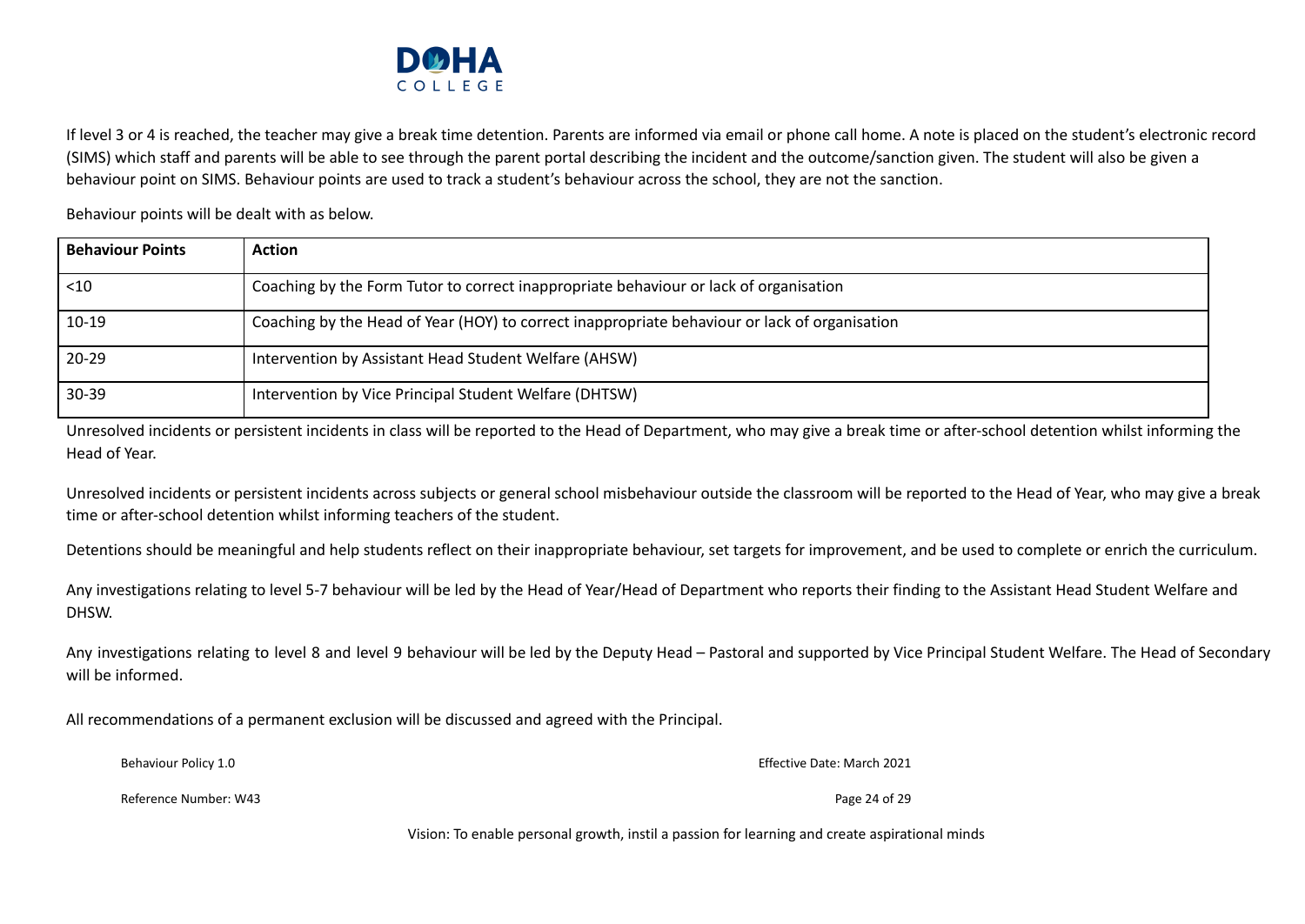| <b>MID Levels 5 to 7</b>                                                                                                                                                                                                                                                                                                                                                                                                                                                                 |                                                                                                                                                                                                                                                                                                                                                                                                                                                                                                                                                                  |                                                                                                                                                                                                                                                                                                                                                                                                                                                                                                                                                                                                                                                                                                                                                                                |                                                                                                                                                                                                                                                                                                                                                                                                                                                                                                                                                                                                                                                          |                                                                                                                                                                                                                                                                                                                                                                                                                                                                                                                                                   |
|------------------------------------------------------------------------------------------------------------------------------------------------------------------------------------------------------------------------------------------------------------------------------------------------------------------------------------------------------------------------------------------------------------------------------------------------------------------------------------------|------------------------------------------------------------------------------------------------------------------------------------------------------------------------------------------------------------------------------------------------------------------------------------------------------------------------------------------------------------------------------------------------------------------------------------------------------------------------------------------------------------------------------------------------------------------|--------------------------------------------------------------------------------------------------------------------------------------------------------------------------------------------------------------------------------------------------------------------------------------------------------------------------------------------------------------------------------------------------------------------------------------------------------------------------------------------------------------------------------------------------------------------------------------------------------------------------------------------------------------------------------------------------------------------------------------------------------------------------------|----------------------------------------------------------------------------------------------------------------------------------------------------------------------------------------------------------------------------------------------------------------------------------------------------------------------------------------------------------------------------------------------------------------------------------------------------------------------------------------------------------------------------------------------------------------------------------------------------------------------------------------------------------|---------------------------------------------------------------------------------------------------------------------------------------------------------------------------------------------------------------------------------------------------------------------------------------------------------------------------------------------------------------------------------------------------------------------------------------------------------------------------------------------------------------------------------------------------|
| • Within the Classroom -<br>managed by Head of<br>Department, supported by<br>Head of faculty                                                                                                                                                                                                                                                                                                                                                                                            | • Outside the Classroom -<br>managed by Head of<br>Year in consultation<br>with Assistant Head<br><b>Student Welfare</b>                                                                                                                                                                                                                                                                                                                                                                                                                                         | • Level 5<br>• HOD - class based behaviour or<br>academic centred.<br>HOY - Pastoral centred or across<br>$\bullet$<br>several subjects                                                                                                                                                                                                                                                                                                                                                                                                                                                                                                                                                                                                                                        | $\bullet$ Level 6 -<br>HOD in consultation with<br>Head of Faculty<br>• Head of Year in consultation<br>with AHT                                                                                                                                                                                                                                                                                                                                                                                                                                                                                                                                         | $\bullet$ Level 7 -<br>• AHT in consultation<br>with DHSW                                                                                                                                                                                                                                                                                                                                                                                                                                                                                         |
| • Repetition of any Level 1 to 4<br>behaviours<br>• Unsuitable attitude with the<br>teacher<br>Deliberate<br>$\bullet$<br>cheating/plagiarism<br>Deliberate damage to college<br>$\bullet$<br>property such as graffiti (e.g.,<br>on desks)<br>• Deliberate damage to<br>textbooks or another<br>students' work<br>Behaving in a way that is<br>$\bullet$<br>likely to cause injury to<br>oneself or others.<br>Abuse towards the teacher<br>• Selling of any articles/food<br>items etc | • Repetition of any Level<br>1 to 4 behaviours<br>$\bullet$ Truancy<br>• General misuse of the<br>iPad, including removal<br>of MDM.<br>$\bullet$ Vandalism<br>• Verbal or physical<br>intimidation amounting<br>to bullying both in<br>person and over the<br>internet.<br>Behaving in a way that<br>is likely to cause injury<br>to others.<br>• Serious verbal abuse of<br>another student or<br>member of staff<br>• Graffiti (e.g., walls,<br>toilets)<br>Acting in a manner that<br>is likely to bring the<br>reputation of the<br>college into disrepute. | • Persistent poor behaviour will<br>result in the involvement of the<br>Head of Year if it is across several<br>areas or the Head of Department<br>if it is persistently within one<br>subject area.<br>• The Head of Year (general based<br>issues)/Head of Department<br>(class-based issues) will arrange<br>a break time or after-school<br>detention with the student/s.<br>• The student/s may be placed on<br>a Head of Year/Head of<br>Department academic/behaviour<br>report which will be monitored<br>daily. Parents will be contacted<br>by telephone at the start of the<br>process and a meeting at the<br>completion of the report period<br>to discuss progress and future<br>targets.<br>• Parents will be kept informed via<br>phone-calls with a follow up | • Serious or persistent<br>misbehaviour, or poor<br>behaviour in a number of<br>subject areas results in the<br>involvement of the Assistant<br>Head Student Welfare.<br>• The Assistant Head Student<br>Welfare will organise an<br>after-school detention.<br>• Parents will be informed via<br>phone-calls with a follow up<br>e-mail.<br>• The student may be placed<br>on an academic/behaviour<br>report which will be<br>monitored daily, and<br>parents will be contacted on<br>completion of the report<br>period to discuss the<br>progress made.<br>In the event of repetition of<br>this behaviour, a Saturday<br>detention may be organised | Internal exclusion up to<br>5 days<br>• Will be used if<br>sufficient<br>improvement is not<br>being made. It may<br>also be used if a<br>student needs to be<br>isolated from their<br>classmates. Internally<br>excluded students will<br>be supervised as they<br>complete their work in<br>the Student Welfare<br>Office.<br>This sanction may also<br>be used for serious<br>incidents of<br>misconduct and<br>uniform / hair-style<br>issues or as a "cooling<br>down" mechanism.<br><b>Parents will be contacted</b><br>by telephone if an |

Reference Number: W43 Page 25 of 29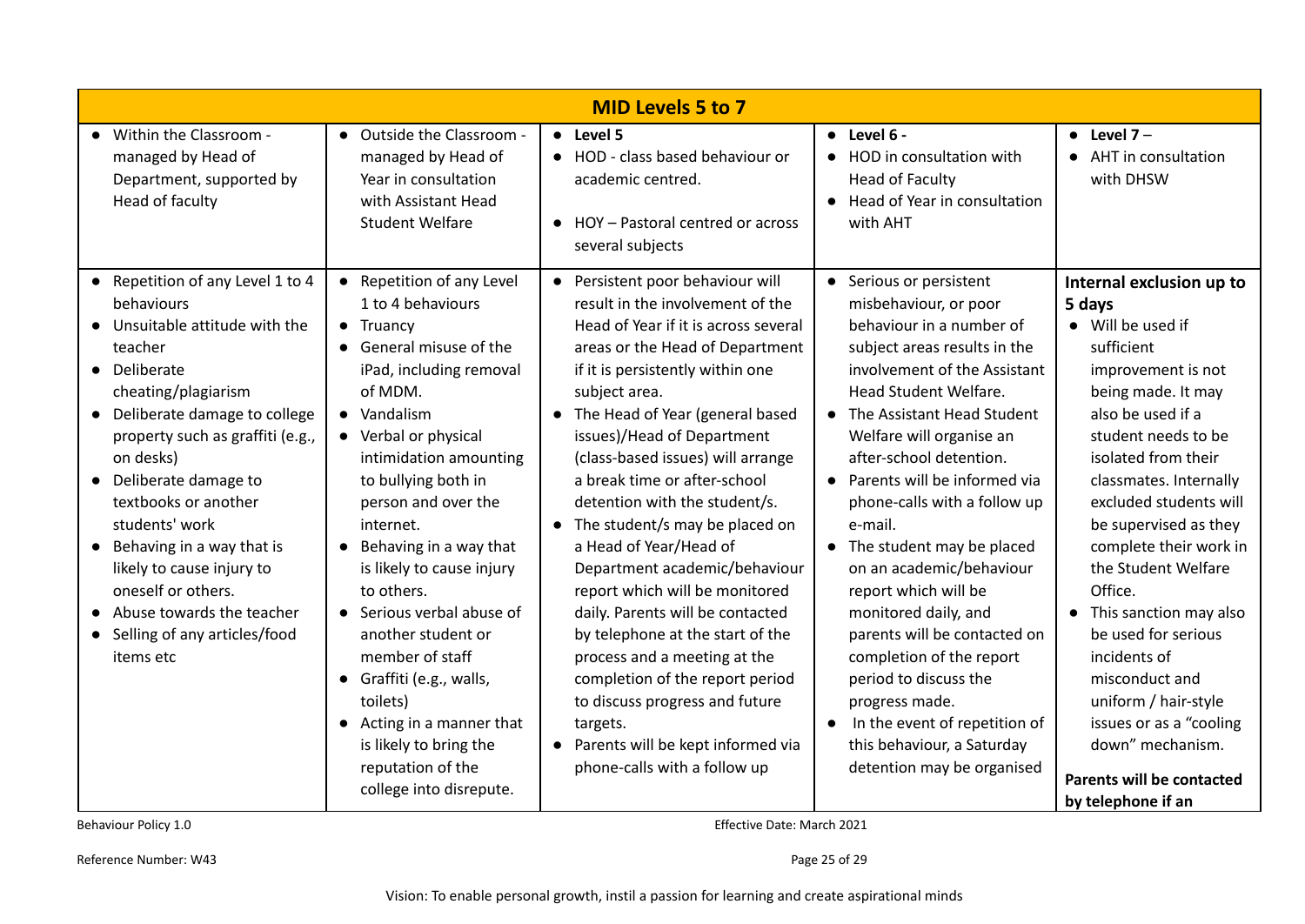

| • Selling of any<br>articles/food items etc                                                                                                                                                                                                                                                                                                                                                                                                                                                                                                                                                                                                                                                                           | e-mail at the start of this<br>process.<br>• This may also lead to a student<br>with responsibility being<br>removed from their role. | by the Vice Principal<br>Student Welfare.                                                                                                                                                                                                                                                                                                                                                                                                                                                                                                          | internal exclusion takes<br>place.                                                                                                               |
|-----------------------------------------------------------------------------------------------------------------------------------------------------------------------------------------------------------------------------------------------------------------------------------------------------------------------------------------------------------------------------------------------------------------------------------------------------------------------------------------------------------------------------------------------------------------------------------------------------------------------------------------------------------------------------------------------------------------------|---------------------------------------------------------------------------------------------------------------------------------------|----------------------------------------------------------------------------------------------------------------------------------------------------------------------------------------------------------------------------------------------------------------------------------------------------------------------------------------------------------------------------------------------------------------------------------------------------------------------------------------------------------------------------------------------------|--------------------------------------------------------------------------------------------------------------------------------------------------|
| <b>HIGH level 8</b><br>All behaviour at this level is managed by the Deputy Head - Pastoral and Vice Principal<br>Student Welfare in consultation with Head of Secondary<br>Repetition of any Level 4 to 7 behaviours or any single acts that are deemed more serious.<br>$\bullet$<br>Racist/discriminatory/prejudice behaviour in accordance with Equality Act 2010<br>Serious or repeated physical intimidation<br>$\bullet$<br>Engaging in sexual behaviour<br>$\bullet$<br>Actual assault/fighting<br>$\bullet$<br>Possession of alcohol, weapons, pornography, or drugs<br>$\bullet$<br>Smoking (including possession of tobacco or related items such as pipes, cigarettes, vapes)<br>Petty theft<br>$\bullet$ | $\bullet$                                                                                                                             | External (fixed term) exclusion up to 5 days<br>the Behaviour and Sanctions Policy) and ultimately determined by<br>the Assistant Head with discussion with the leadership team.<br>a fixed term exclusion is given. This sanction is seen as a last<br>opportunity for a student to modify their behaviour before a<br>permanent exclusion from the college is applied. Parents are<br>expected to attend school on the student's return.                                                                                                         | • Will be used in more serious cases of misbehaviour (as highlighted in<br>Parental involvement is key where the level of behaviour is such that |
| <b>MAXIMUM level 9</b><br>All behaviour at this level is investigated at DHT and VP level supported by the Head of<br>Secondary. Final decisions at this level would be approved by the Principal.<br>• Repetition of any Level 8 behaviours, or a single act of extreme misconduct such as<br>Deliberately setting off the fire alarm leading to a full school evacuation<br>$\bullet$<br>• Causing a threat to other students, where the trust has been broken with the<br>students/staff<br>Actions that would be classed as a deliberate hate offence<br>Being a danger to themselves or others<br>$\bullet$<br>Engaging in illegal activity as outlined by UK or local law<br>Behaviour Policy 1.0               | $\bullet$<br>Effective Date: March 2021                                                                                               | <b>Permanent exclusion</b><br>• Will result if a student persistently exhibits serious unacceptable<br>behaviour and shows no attempt to modify their behaviour despite<br>being given opportunities to do so.<br>Will result if a student commits an illegal act (according to UK or<br>local law), whether the act takes place inside the college or<br>elsewhere, or if the nature of the behaviour is such that the<br>student's return to college would put other students at risk.<br>• The sanction is ultimately applied by the Principal. |                                                                                                                                                  |

Reference Number: W43 Page 26 of 29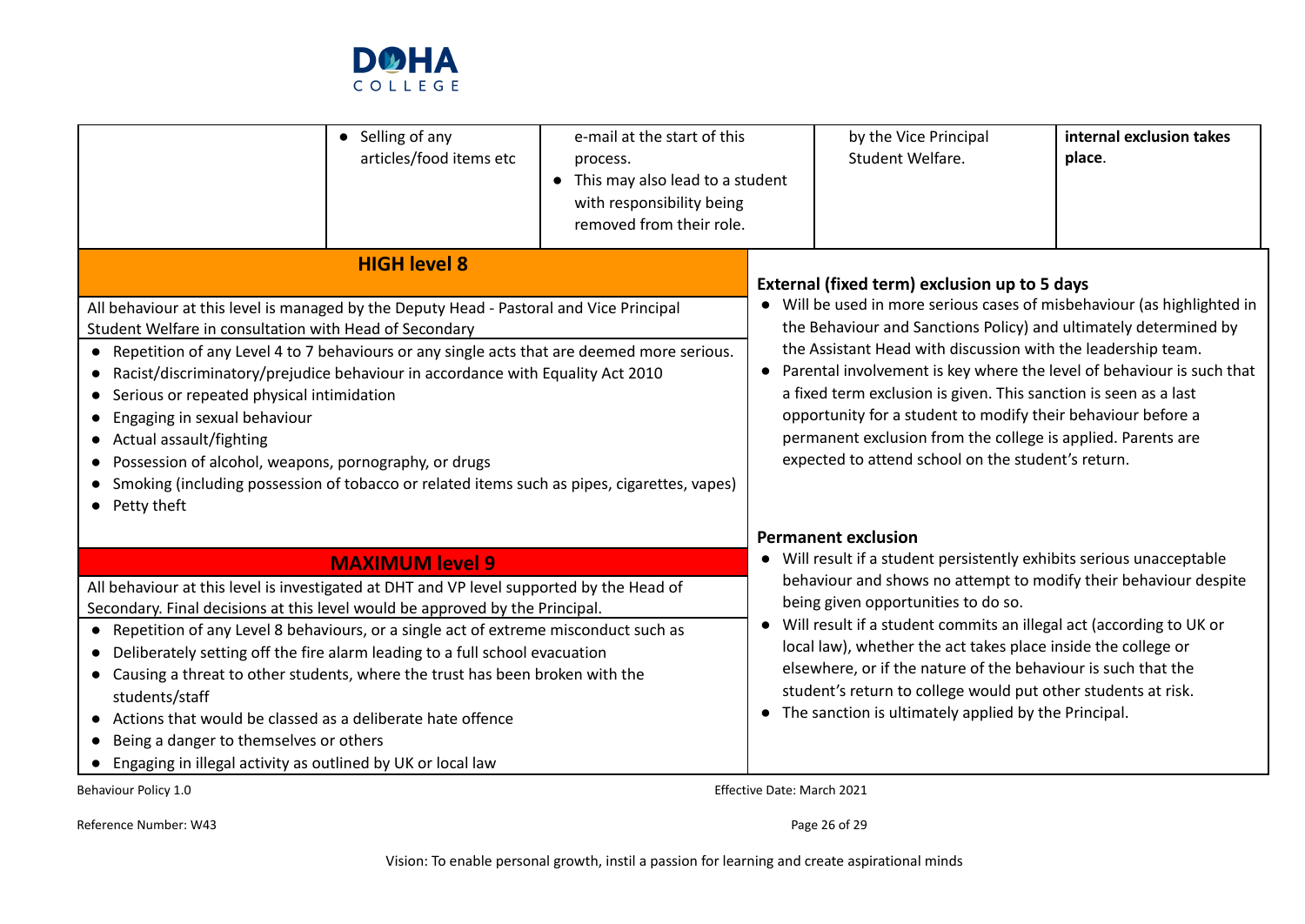

| Parents may appeal to the college's Board of Governors against a |  |
|------------------------------------------------------------------|--|
| permanent exclusion.                                             |  |

Behaviour Policy 1.0 extending the Second League of Effective Date: March 2021

Reference Number: W43 Page 27 of 29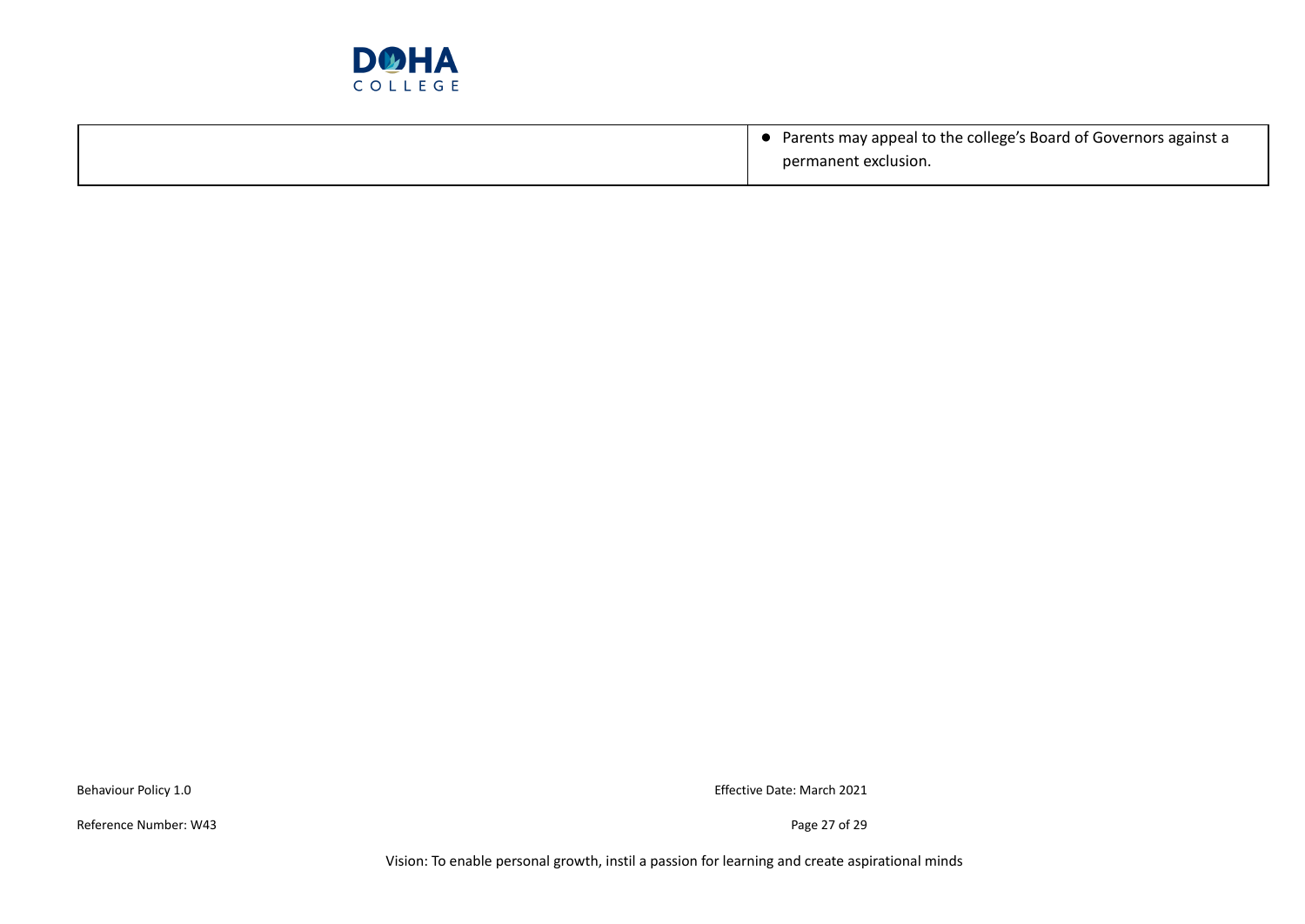

### <span id="page-27-0"></span>RECORD OF REVISION

| <b>Revision Date</b> | <b>Description</b>                                                         | <b>Sections Affected</b> |
|----------------------|----------------------------------------------------------------------------|--------------------------|
| August 2021          | Section<br>from<br>moved<br>Primary to whole school<br>New section added   | 5.1                      |
|                      | This is set out in the<br>Bullying and Safeguarding<br>policies - added in | 13.1                     |

Reference Number: W43 Page 28 of 29

Behaviour Policy 1.0 **Effective Date: March 2021**